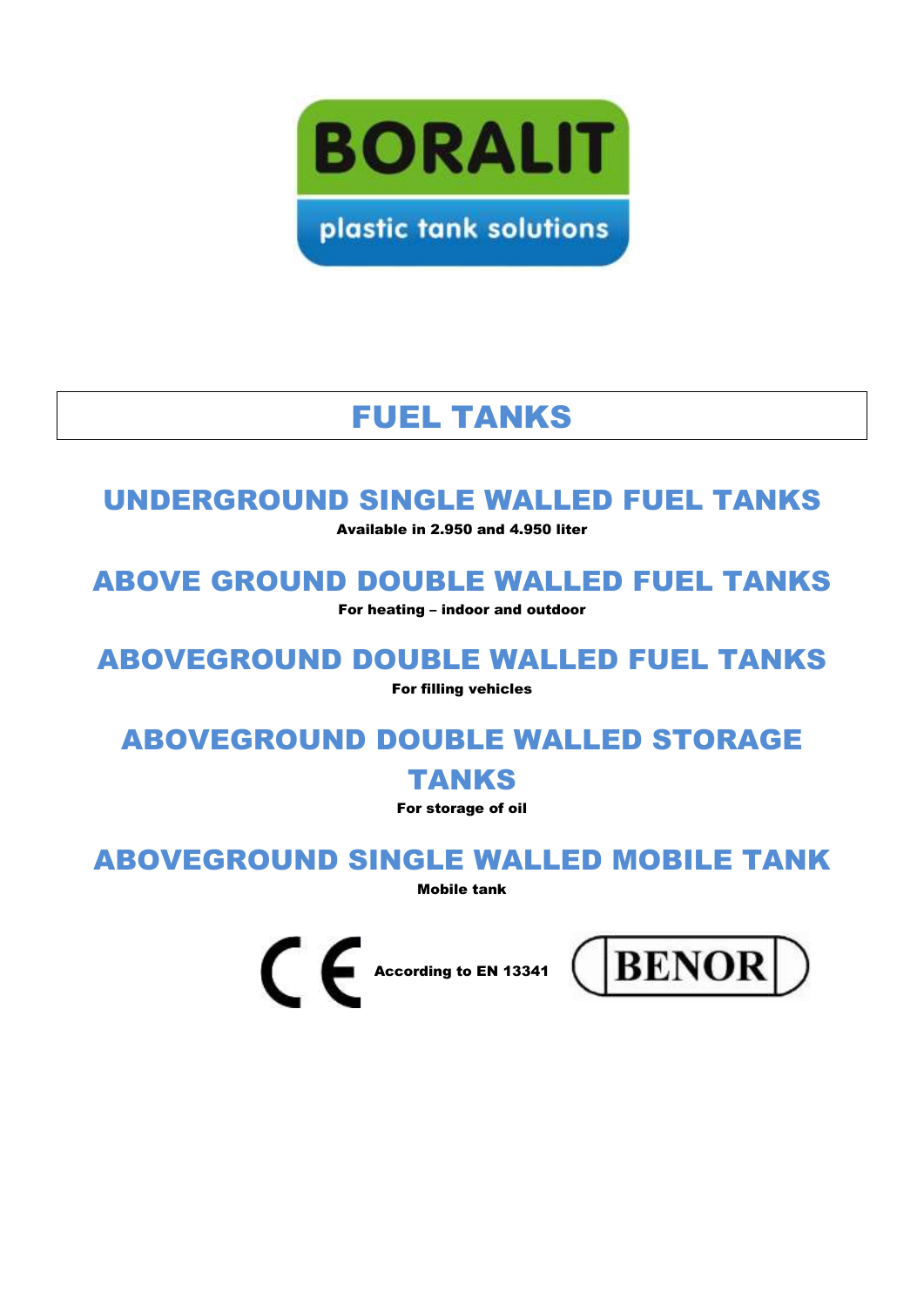

### **Table of contents**

| You want cheap and safe heat in your house? Or do you own a tank to fill your vehicle? | 3              |
|----------------------------------------------------------------------------------------|----------------|
| Advantages                                                                             | 3              |
| Underground single walled fuel tanks                                                   | $\overline{4}$ |
| Characteristics                                                                        | $\overline{4}$ |
| Options                                                                                | 5              |
| Replacement parts                                                                      | 5              |
| Aboveground double walled fuel tanks for heating, indoor and outdoor                   | 6              |
| Characteristics                                                                        | 6              |
| Round models                                                                           | $\overline{7}$ |
| Rectangular models                                                                     | 9              |
| Replacement parts                                                                      | 10             |
| Aboveground double walled fuel tanks for distribution indoor and outdoor               | 11             |
| Characteristics                                                                        | 11             |
| Round models                                                                           | 12             |
| Rectangular models                                                                     | 14             |
| Options                                                                                | 15             |
| Replacement parts                                                                      | 15             |
| Aboveground double walled storage tanks for oil, indoor and outdoor                    | 16             |
| Characteristics                                                                        | 16             |
| Replacement parts                                                                      | 17             |
| Aboveground single walled mobile tank                                                  | 18             |
| Characteristics                                                                        | 18             |
| Replacement parts                                                                      | 19             |
| Options                                                                                | 19             |
| Installation procedures for underground single walled fuel tanks                       | 19             |
| Installation procedures for aboveground double walled fuel tanks                       |                |
| for heating indoor and outdoor                                                         | 21             |
| Installation procedures for above ground double walled fuel tanks for distribution     | 22             |
| Installation procedures for aboveground double walled storage tanks for oil            | 23             |
| Installation procedures for aboveground single walled mobile tank                      | 24             |
| Warranty                                                                               | 24             |
| Other documents                                                                        | 25             |
|                                                                                        |                |

The published rates are exclusive of VAT, and ex works.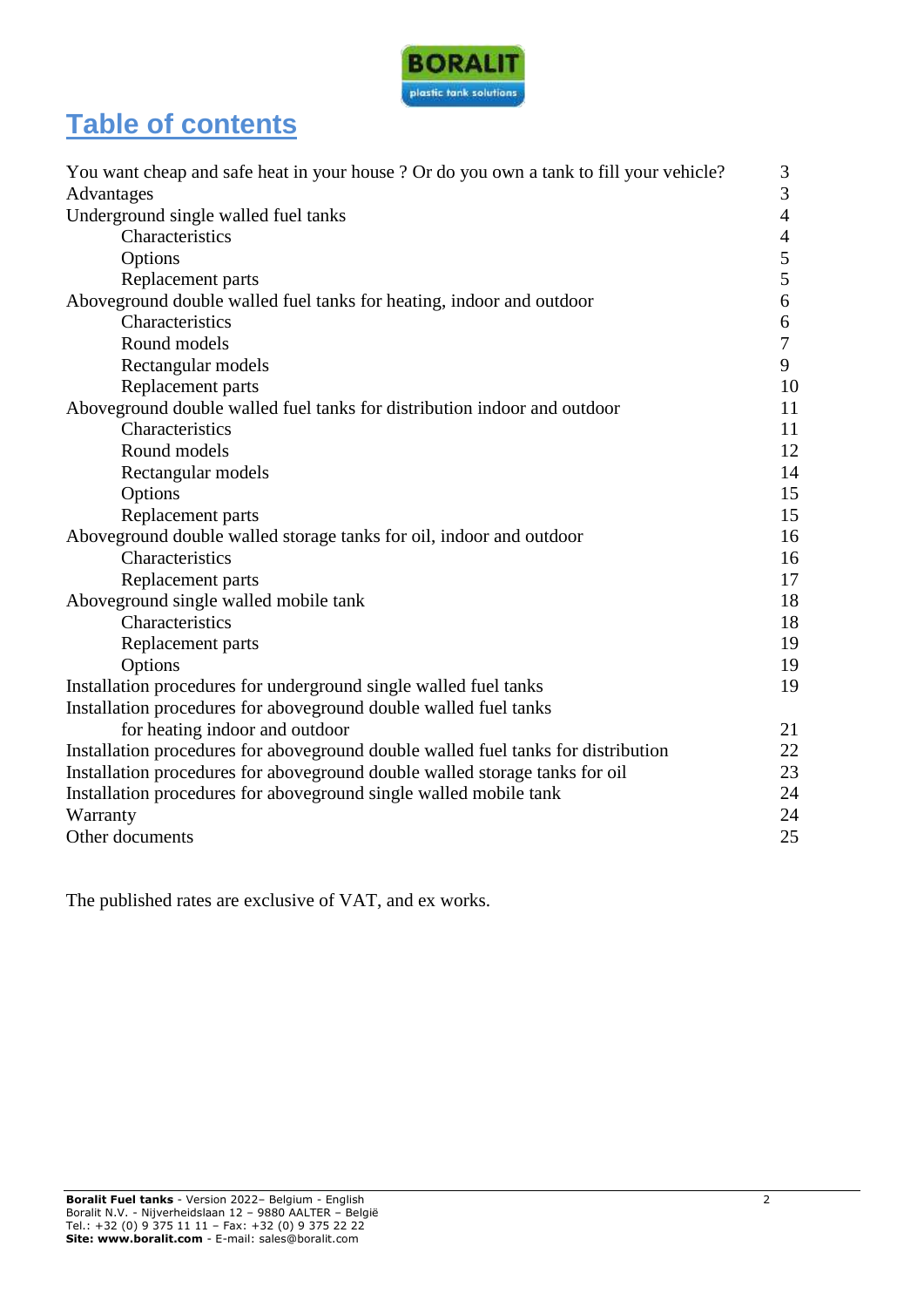

### **You want cheap and safe heat in your house ? Or do you own a tank to fill your vehicle?**

Choose a fuel tank of Boralit.

#### **Why choose Boralit ?**

Boralit is the first and only manufacturer that offers the prestigious BENOR label. This is the only real guarantee of quality.

We have a solution for every application. So no reason not to choose for Boralit.

### **ADVANTAGES:**

Boralit is more than 40 producer of polyethylene storage tanks, who have a lot of advantages according to concrete. The underground and above ground fuel tanks are also made in polyethylene from the highest quality

The underground fuel tanks of Boralit have a **high stiffness** and density, so that she can withstand the stored products as well as the underground pressure (thanks to the reinforcement ribs and the welded spill container.

The above ground tanks are very stable en consist of a tank in a **bund**. The bunds' function is to contain the fuel when a leak occurs on the inner tank.

There is also Boralit as first to have the **prestigious Benor label**. A Benor label indicates that a product is conform to a Belgian standard. A **third, independent party**, checks on a periodic basis, our factory production system. This guarantees the quality.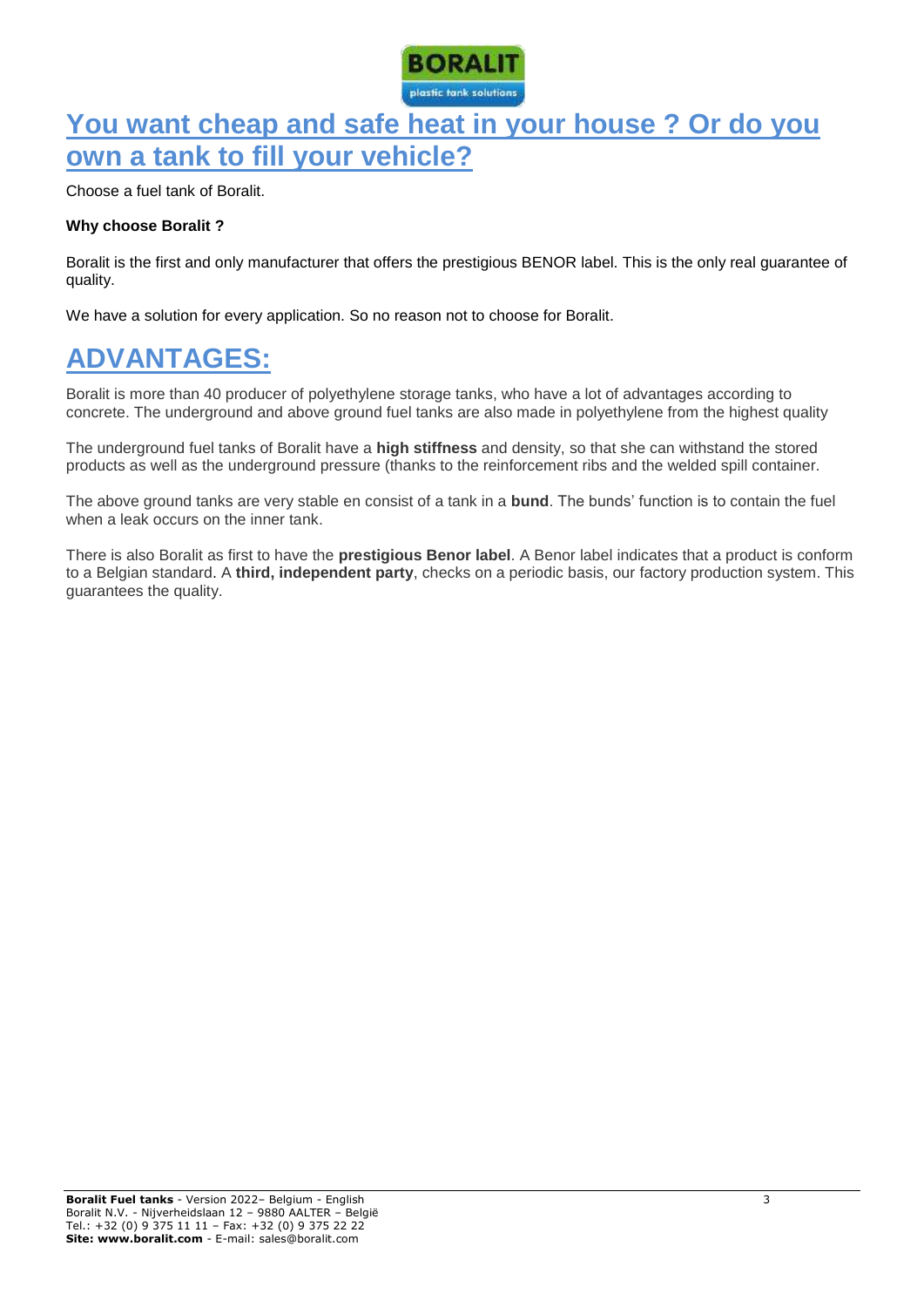

### UNDERGROUND SINGLE WALLED FUEL TANKS

### **CHARACTERISTICS**

Each underground fuel tank from Boralit is tested on leak tightness, so that the user can be for 100% sure that he has a tank of high quality and safety.

The tanks are manufactured in polyethylene with a high stiffness and a high density to better withstand the storage of liquids and the forces that occur underground.

The tanks are equipped with all the necessary parts for connection to the heating boiler. The tank is designed for underground installation. They have big reinforcement ribs and a leak tight riser that is also used as a spill container.

In the rise is a watertight connection with internal 50 mm and external 63 mm, so that a leak tight connection with a PVC pressure tube is possible.

The top of the tank is provided with 5 molded-in 2"F connections to assure water tightness. En overfill protection with connections to the heating boiler is installed, as well as a ventilation, green cap and an electronic volume gouge type Tankalert. Each tank is tested under pressure to assure leak tightness.

The underground fuel tanks are available in 2.950 and 4.950 litter.

#### **Designs:**

Available in 2.950 and 4.950 liter Single wall Completely equipped. Equipped with a Spill container.





| Installation in consolidated sand                             |                    |
|---------------------------------------------------------------|--------------------|
| Color                                                         | <b>Black</b>       |
| Application                                                   | Heating            |
| Prototype number                                              | CP0119/1341-HCC001 |
| Nominal volume                                                | 2.950 liter        |
| Useful volume                                                 | 2.802 liter        |
| Length                                                        | 2.390 mm           |
| Width                                                         | 1.610 mm           |
| Height                                                        | 2.210 mm           |
| Diameter manhole                                              | 600 mm             |
| Weight                                                        | 180 kg             |
| Price - E01                                                   |                    |
| Dimensions are in mm and informative. Subject to alterations. |                    |

| Standaard uitrusting | Vuldop                   |
|----------------------|--------------------------|
|                      | Ontluchting              |
|                      | Ultrasone volumemeting   |
|                      | Overvulbeveiliging       |
|                      | Aansluiting voor brander |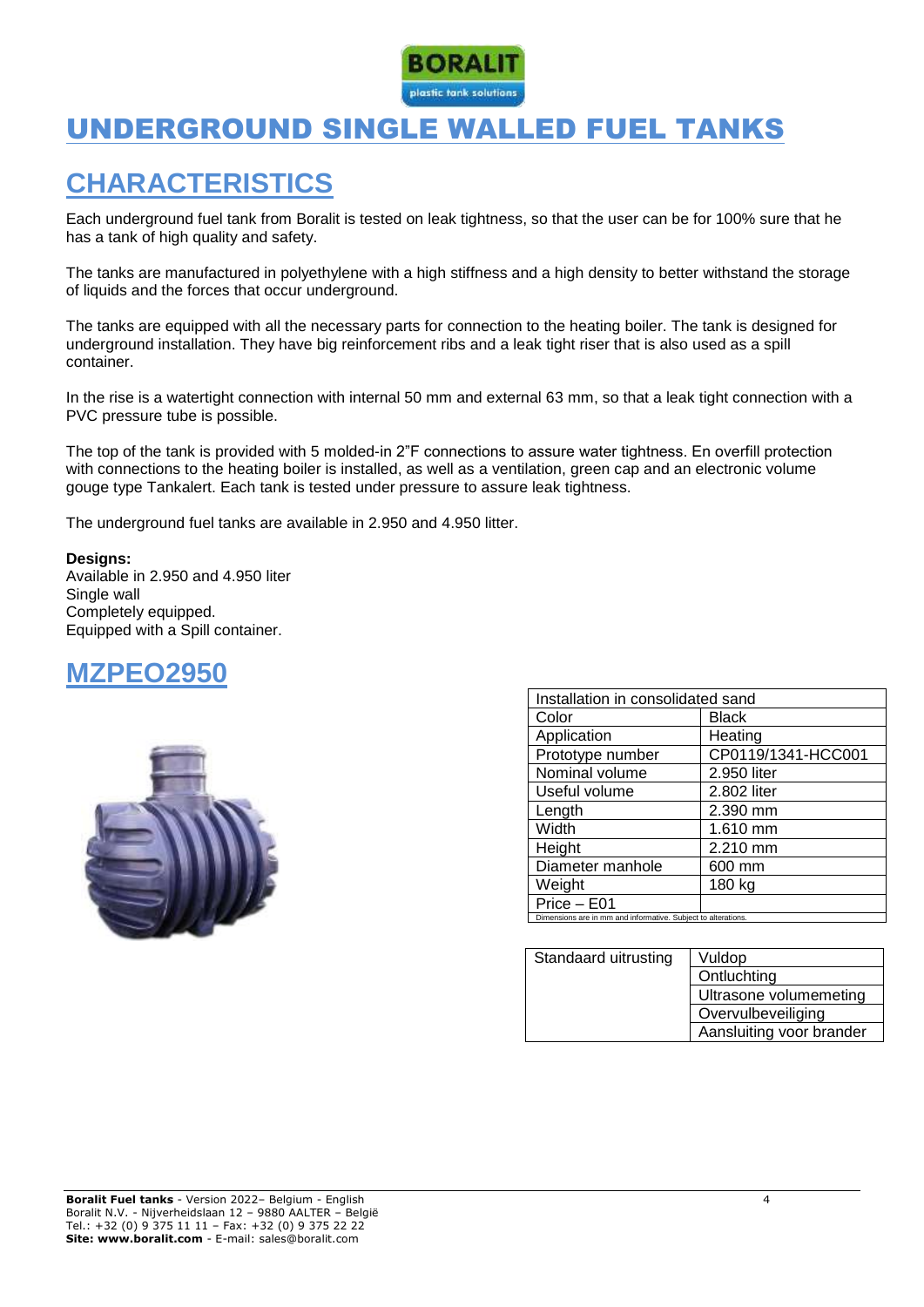

### **MZPEO4950**



| Installation in consolidated sand                             |                    |
|---------------------------------------------------------------|--------------------|
| Color                                                         | <b>Black</b>       |
| Application                                                   | Heating            |
| Prototype number                                              | CP0119/1341-HCC001 |
| Nominal volume                                                | 4.950 liter        |
| Useful volume                                                 | 4.700 liter        |
| Length                                                        | 2.400 mm           |
| Width                                                         | 2.070 mm           |
| Height                                                        | 2.670 mm           |
| Diameter manhole                                              | 600 mm             |
| Weight                                                        | 300 kg             |
| Price - E01                                                   |                    |
| Dimensions are in mm and informative. Subject to alterations. |                    |

| Standard equipment | Fill cap                |
|--------------------|-------------------------|
|                    | Ventilation             |
|                    | Ultrasonic volume gouge |
|                    | Overfill protection     |
|                    | Connection for burner   |

### **OPTIONS**

**Plastic watertight cover:** B125 Hermelock



| Color                                                         | <b>Black</b> |
|---------------------------------------------------------------|--------------|
| Length                                                        | 714 mm       |
| Width                                                         | 714 mm       |
| Height                                                        | 257 mm       |
| Diameter opening                                              | 625 mm       |
| Weight                                                        | 27,1 kg      |
| Price - E02                                                   |              |
| Dimensions are in mm and informative. Subiect to alterations. |              |

# **REPLACEMENT PARTS**

| Part                                        | Price – E02 |
|---------------------------------------------|-------------|
| Fill cap                                    |             |
| Ventilation                                 |             |
| Ultrasonic volume gouge Tankalert           |             |
| Overfill protection + connection for burner |             |
| Seal for Hermelock cover                    |             |
| Key for Hermelock cover                     |             |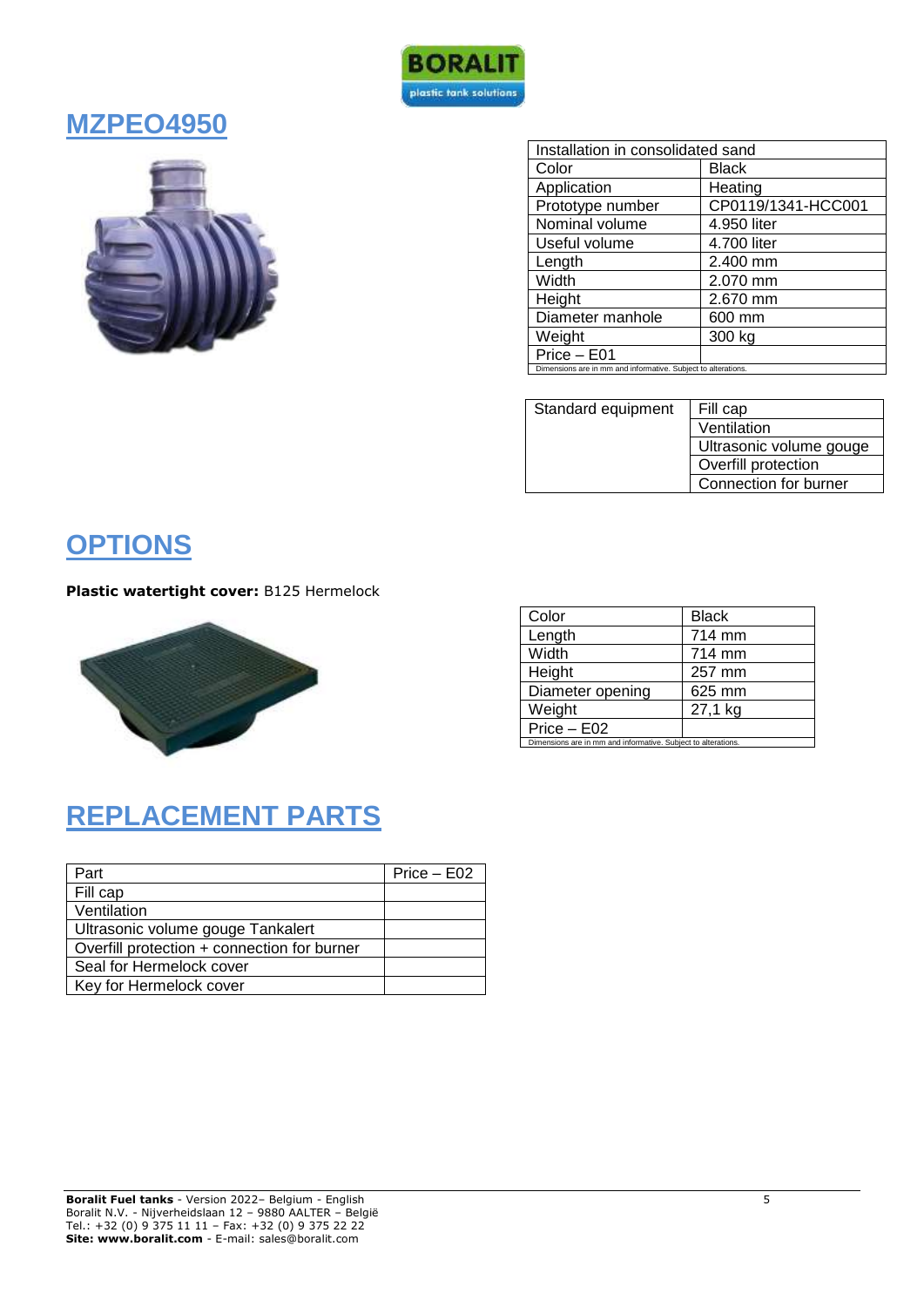

### ABOVEGROUND DOUBLE WALLED FUEL TANKS

For heating – Indoor and outdoor

## **CHARACTERISTICS**

#### The fully equipped fuel tanks

The fuel tanks from Boralit are fully equipped with all the necessary. (An electric overfill protection, a connection for the heating boiler, a filling cap of 2", ventilation and an electronic volume gouge type Bundalert). They are, in addition, available in different volumes: 1.200, 2.500, 3.300 and 4.950 liter – in round and rectangular form.

#### Double walled fuel tanks

The above ground tanks are very stable en consist of a tank in a bund. The bunds' function is to contain the fuel when a leak occurs on the inner tank.

All the tanks are for heating and equipped with the necessary connections. They are available in 1.200, 2.500, 3.300 and 4.950 liter.

#### Designs:

Available in 1.200, 2.500, 3.300 and 4.950 liter. In rectangular and round. Tanks in bund (double wall). Completely equipped.

#### Certification:

CE: according to EN 13341 2005 +A1 2011

BENOR according to TRA02: 2016/001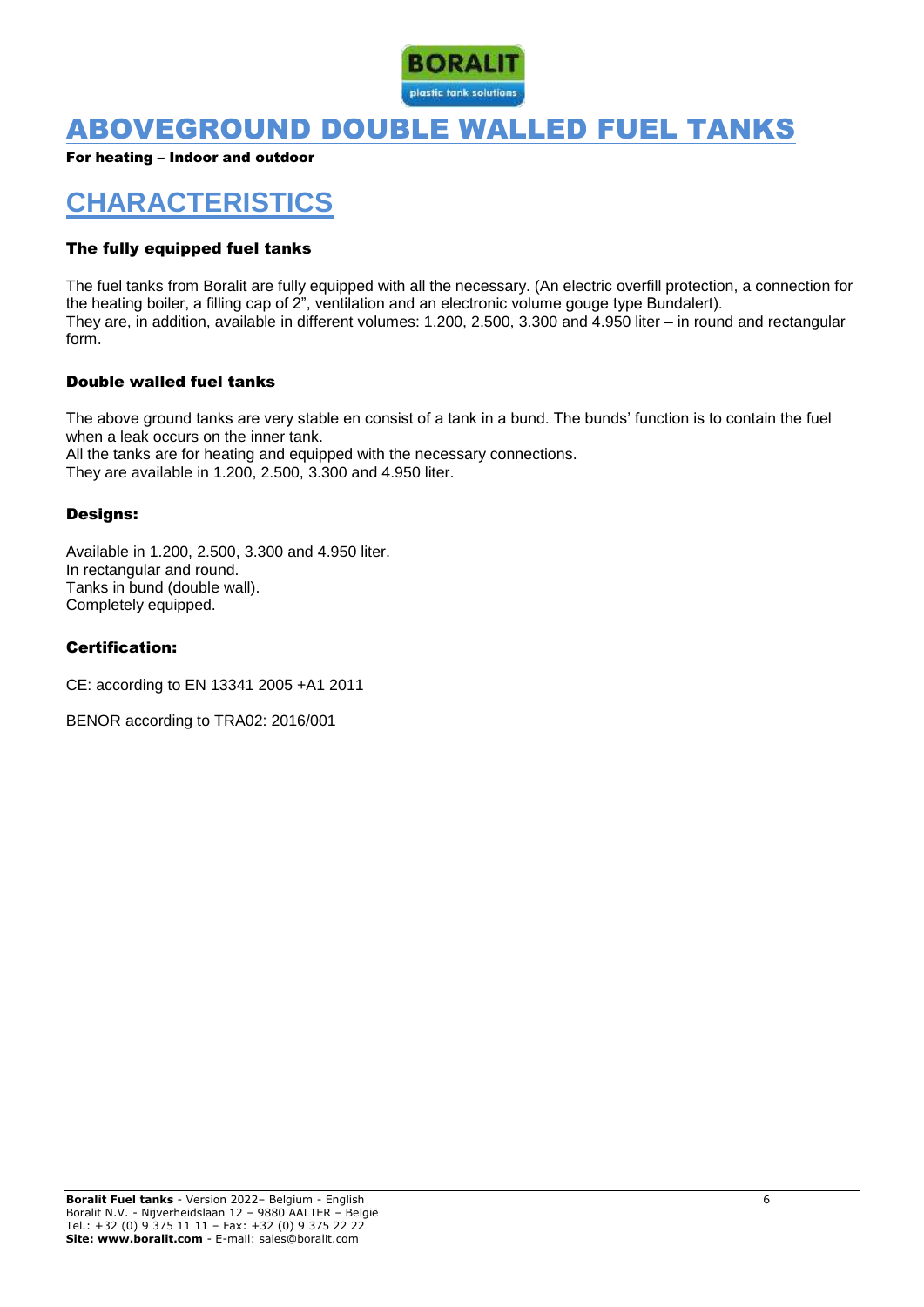### **BORALIT** plastic tank solutions

#### Round models. **HPR 1200**





| Installation above ground indoor and outdoor                  |                    |  |
|---------------------------------------------------------------|--------------------|--|
| Color                                                         | Green              |  |
| Application                                                   | Heating            |  |
| Benor number                                                  | 2016/001           |  |
| Prototype number                                              | CP0119/1340-HCC001 |  |
| Nominal volume                                                | 1.200 liter        |  |
| Useful volume                                                 | 1.140 liter        |  |
| Length                                                        | 1.360 mm           |  |
| Width                                                         | 1.270 mm           |  |
| Height                                                        | 1.780 mm           |  |
| Weight                                                        | 138 kg             |  |
| Price - E01                                                   |                    |  |
| Dimensions are in mm and informative. Subject to alterations. |                    |  |

| Standard equipment | Fill cap                |
|--------------------|-------------------------|
|                    | Ventilation             |
|                    | Ultrasonic volume gouge |
|                    | Leak detection          |
|                    | Overfill protection     |
|                    | Connection for burner   |

### **HPR 2500**





| Installation above ground indoor and outdoor                  |                    |
|---------------------------------------------------------------|--------------------|
| Color                                                         | Green              |
| Application                                                   | Heating            |
| Benor number                                                  | 2016/001           |
| Prototype number                                              | CP0118/1210-HCC001 |
| Nominal volume                                                | 2.500 liter        |
| Useful volume                                                 | 2.375 liter        |
| Length                                                        | 1.920 mm           |
| Width                                                         | 1.885 mm           |
| Height                                                        | 1.920 mm           |
| Weight                                                        | 208 kg             |
| Price - E01                                                   |                    |
| Dimensions are in mm and informative. Subject to alterations. |                    |

| Standard equipment | Fill cap                |
|--------------------|-------------------------|
|                    | Ventilation             |
|                    | Ultrasonic volume gouge |
|                    | Leak detection          |
|                    | Overfill protection     |
|                    | Connection for burner   |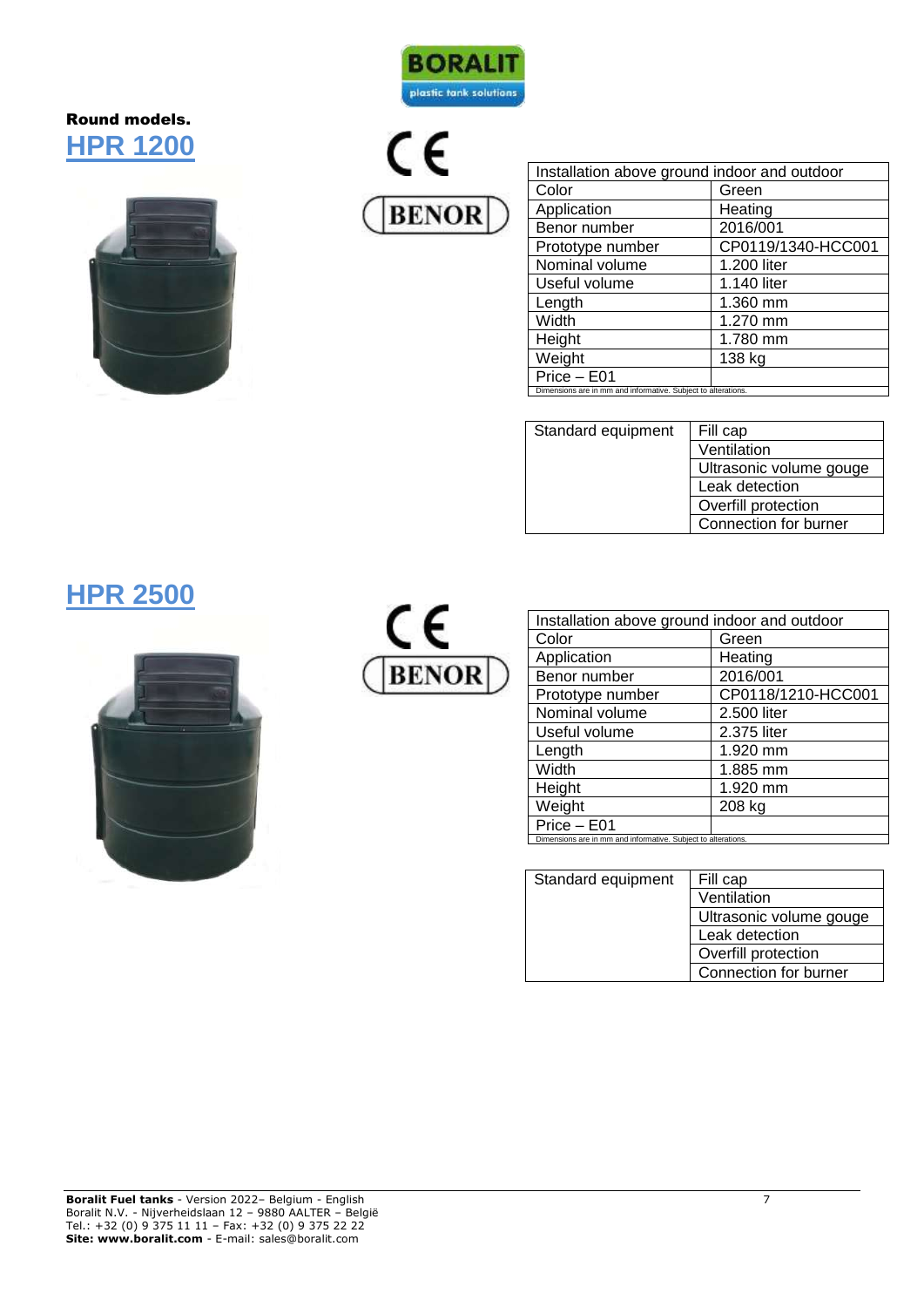### **HPR 3300**





**BORALIT** 

| Installation above ground indoor and outdoor                  |                    |  |
|---------------------------------------------------------------|--------------------|--|
| Color                                                         | Green              |  |
| Application                                                   | Heating            |  |
| Benor number                                                  | 2016/001           |  |
| Prototype number                                              | CP0319/1342-HCC001 |  |
| Nominal volume                                                | 3.300 liter        |  |
| Useful volume                                                 | 3.135 liter        |  |
| Length                                                        | 1.940 mm           |  |
| Width                                                         | 1.850 mm           |  |
| Height                                                        | 2.010 mm           |  |
| Weight                                                        | 248 kg             |  |
| Price - E01                                                   |                    |  |
| Dimensions are in mm and informative. Subject to alterations. |                    |  |

| Standard equipment | Fill cap                |
|--------------------|-------------------------|
|                    | Ventilation             |
|                    | Ultrasonic volume gouge |
|                    | Leak detection          |
|                    | Overfill protection     |
|                    | Connection for burner   |

### **HPR 4950**



# $C \in$ **BENOR**

| Installation above ground indoor and outdoor                  |                    |  |
|---------------------------------------------------------------|--------------------|--|
| Color                                                         | Green              |  |
| Application                                                   | Heating            |  |
| Benor number                                                  | 2016/001           |  |
| Prototype number                                              | CP0716/1073-HCC001 |  |
| Nominal volume                                                | 4.950 liter        |  |
| Useful volume                                                 | 4.700 liter        |  |
| Length                                                        | 2.400 mm           |  |
| Width                                                         | 2.400 mm           |  |
| Height                                                        | 2.350 mm           |  |
| Weight                                                        | 380 kg             |  |
| Price - E01                                                   |                    |  |
| Dimensions are in mm and informative. Subject to alterations. |                    |  |

| Standard equipment | Fill cap                |
|--------------------|-------------------------|
|                    | Ventilation             |
|                    | Ultrasonic volume gouge |
|                    | Leak detection          |
|                    | Overfill protection     |
|                    | Connection for burner   |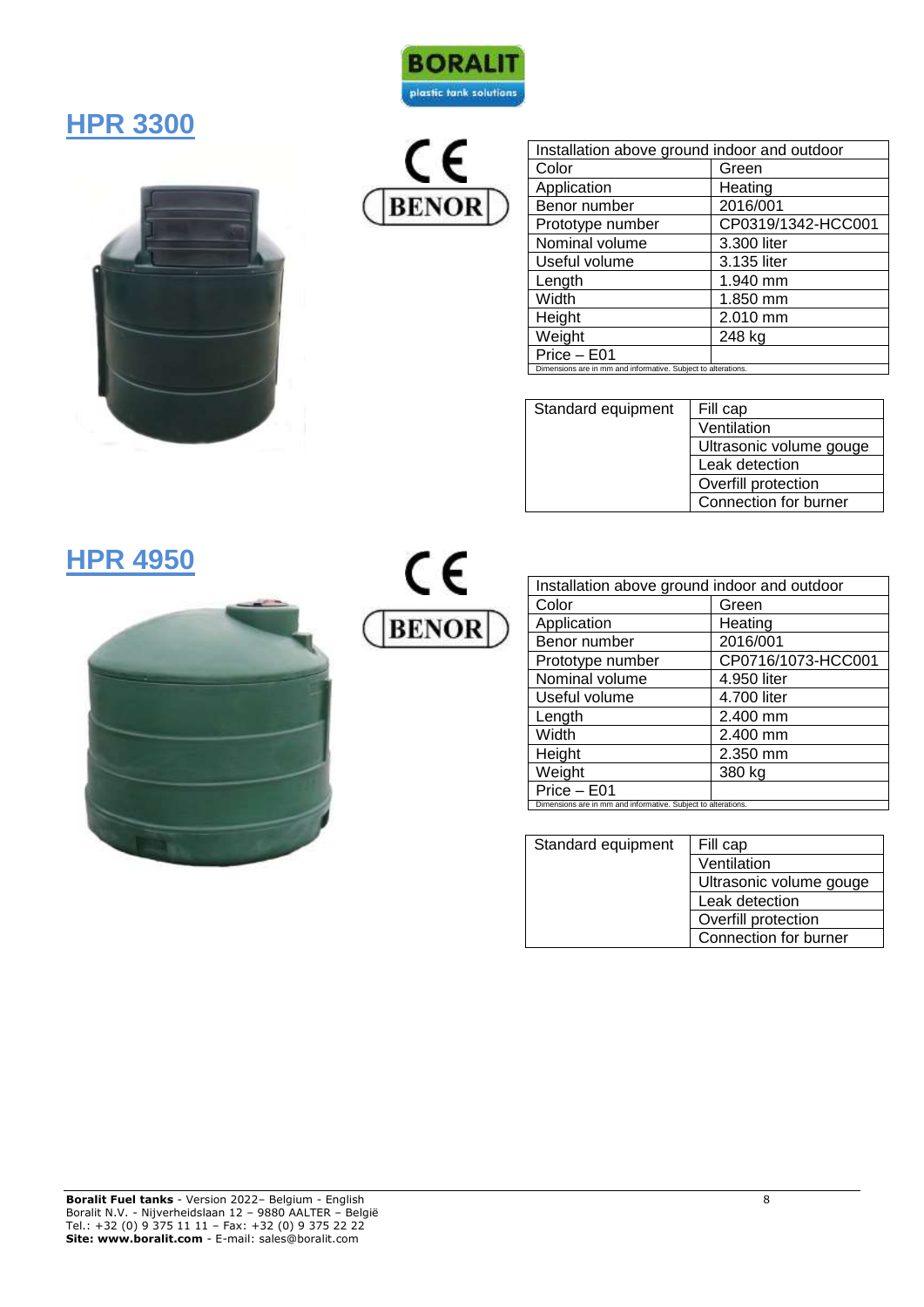#### Rectangular models. **MZPEB 1200**





Installation above ground indoor and outdoor Color Green<br>Application Heating Application Benor number 2016/001<br>Prototype number CP016/10 CP016/1070-HCC001<br>1.200 liter Nominal volume 1.200 liter<br>Useful volume 1.140 liter Useful volume<br>Length Length 2.200 mm<br>Width 800 mm Width 800 mm<br>
Height 1.660 mi  $1.660$  mm Weight 190 kg Price – E01 Dimensions are in mm and informations.

| Standard equipment | Fill cap                |
|--------------------|-------------------------|
|                    | Ventilation             |
|                    | Ultrasonic volume gouge |
|                    | Leak detection          |
|                    | Overfill protection     |
|                    | Connection for burner   |
|                    |                         |

### **MZPEB 2500**



# $\epsilon$ **BENOR**

| Installation above ground indoor and outdoor                  |                    |  |
|---------------------------------------------------------------|--------------------|--|
| Color                                                         | Green              |  |
| Application                                                   | Heating            |  |
| Benor number                                                  | 2016/001           |  |
| Prototype number                                              | CP0716/1071-HCC001 |  |
| Nominal volume                                                | 2.500 liter        |  |
| Useful volume                                                 | 2.375 liter        |  |
| Length                                                        | 2.390 mm           |  |
| Width                                                         | 1.530 mm           |  |
| Height                                                        | 1.600 mm           |  |
| Weight                                                        | 200 kg             |  |
| Price - E01                                                   |                    |  |
| Dimensions are in mm and informative. Subject to alterations. |                    |  |

| Standard equipment | Fill cap                |
|--------------------|-------------------------|
|                    | Ventilation             |
|                    | Ultrasonic volume gouge |
|                    | Leak detection          |
|                    | Overfill protection     |
|                    | Connection for burner   |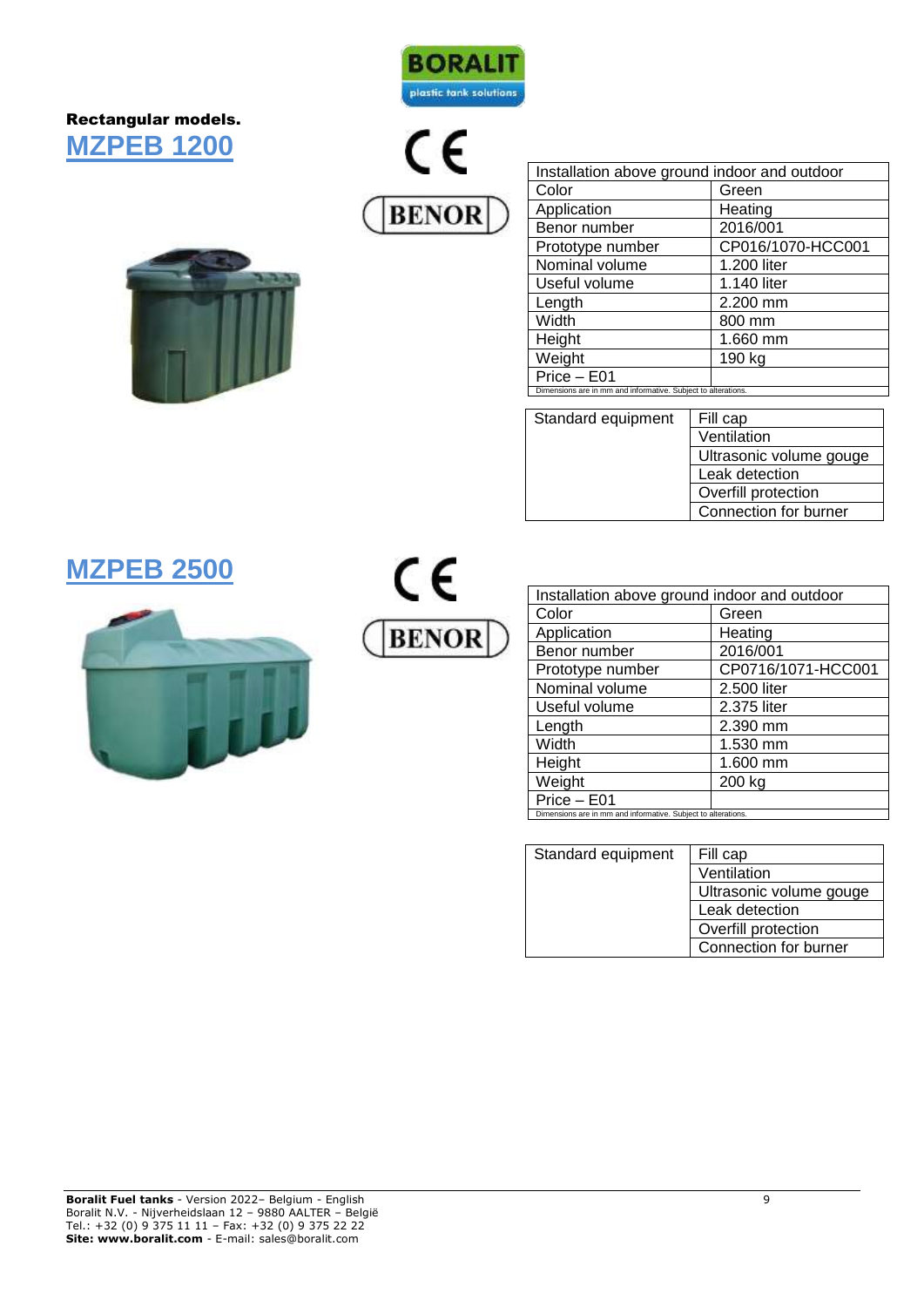

### **MZPEB 3300**



| ٠p.<br>к<br>÷. |
|----------------|

| Installation above ground indoor and outdoor                  |                    |  |
|---------------------------------------------------------------|--------------------|--|
| Color                                                         | Green              |  |
| Application                                                   | Heating            |  |
| Benor number                                                  | 2016/001           |  |
| Prototype number                                              | CP0716/1072-HCC001 |  |
| Nominal volume                                                | 3.300 liter        |  |
| Useful volume                                                 | 3.135 liter        |  |
| Length                                                        | 2.900 mm           |  |
| Width                                                         | 1.530 mm           |  |
| Height                                                        | 1.600 mm           |  |
| Weight                                                        | 265 kg             |  |
| Price - E01                                                   |                    |  |
| Dimensions are in mm and informative. Subject to alterations. |                    |  |

| Standard equipment | Fill cap                |
|--------------------|-------------------------|
|                    | Ventilation             |
|                    | Ultrasonic volume gouge |
|                    | Leak detection          |
|                    | Overfill protection     |
|                    | Connection for burner   |

# **REPLACEMENT PARTS**

| Part                                        | Price – E02 |
|---------------------------------------------|-------------|
| Fill cap                                    |             |
| Ventilation                                 |             |
| Ultrasonic volume gouge Bundalert           |             |
| Overfill protection + connection for burner |             |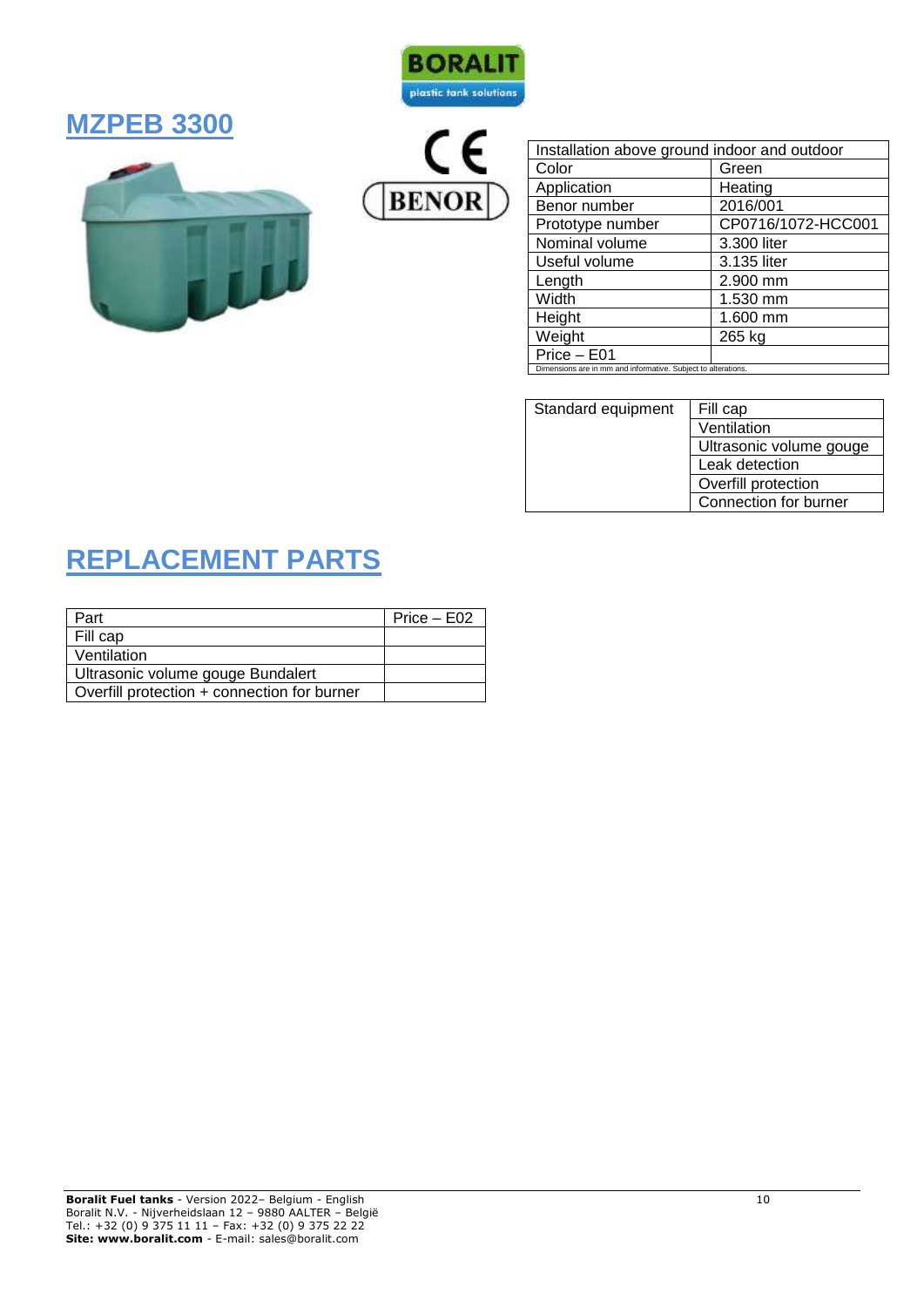

### ABOVEGROUND DOUBLE WALLED FUEL TANKS

#### For distribution: filling of vehicles

# **CHARACTERISTICS**

#### The fully equipped fuel tanks

The fuel tanks from Boralit are fully equipped with all the necessary. (An electric overfill protection, a filling cap of 2", ventilation, a pump unit with water filter and an electronic volume gouge type Bundalert).

They are, in addition, available in different volumes: 1.200, 2.500, 3.300 and 4.950 liter – in round and rectangular form.

#### Double walled fuel tanks

The above ground tanks are very stable en consist of a tank in a bund. The bunds' function is to contain the fuel when a leak occurs on the inner tank.

All the tanks are for filling vehicles and equipped with the necessary connections.

The fuel tank is equipped with a pump, 230 V - 370 W single faze with by-pass, counter and water filter. The pump has a thermal safety. The pump has a maximum flow rate of 60 l/min in free flow, and protected with a lockable door. It also has a flexible hose of 6 meter 3/4" for the 1200 to 3300 liter and 1'' for the 4950 liter with automatic pistol and rotary fitting.

They are available in 1.200, 2.500, 3.300 and 4.950 liter.

#### Designs:

Available in 1.200, 2.500, 3.300 and 4.950 liter In rectangular and round. Tanks in bund (double wall) Completely equipped.

#### **Certification**

CE: according to EN 13341 2005 +A1 2011 BENOR according to TRA02: 2016/001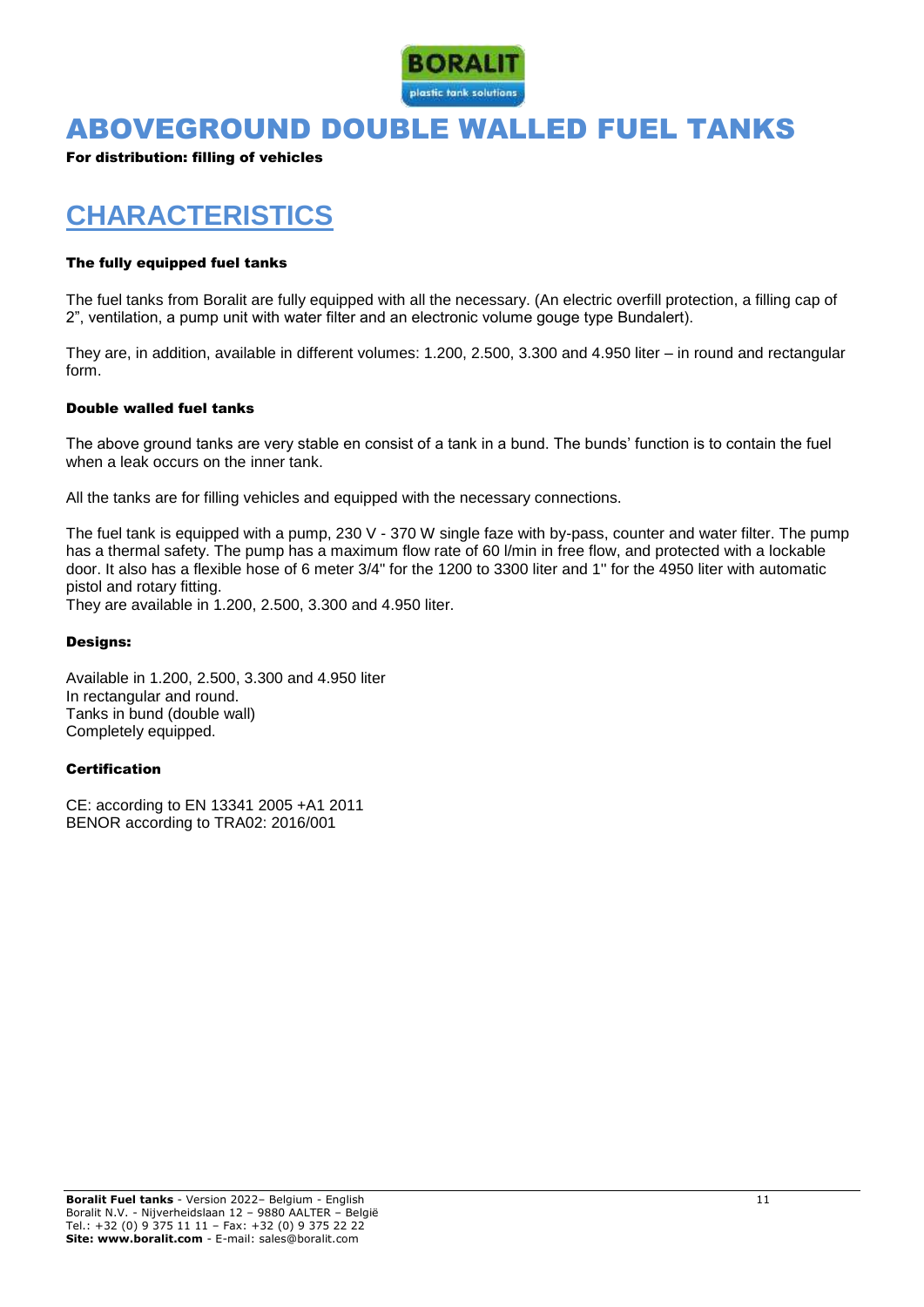

#### Round models. **FPR 1200**



| L. |  |
|----|--|
|    |  |

| Installation above ground indoor and outdoor                  |                    |  |
|---------------------------------------------------------------|--------------------|--|
| Color                                                         | Green              |  |
| Application                                                   | For distribution   |  |
| Benor number                                                  | 2016/001           |  |
| Prototype number                                              | CP0119/1340-HCC001 |  |
| Nominal volume                                                | 1.200 liter        |  |
| Useful volume                                                 | 1.140 liter        |  |
| Length                                                        | 1.360 mm           |  |
| Width                                                         | 1.270 mm           |  |
| Height                                                        | 1.780 mm           |  |
| Weight                                                        | 138 kg             |  |
| Price - E01                                                   |                    |  |
| Dimensions are in mm and informative. Subject to alterations. |                    |  |

| Standard equipment | Fill cap                  |
|--------------------|---------------------------|
|                    | Ventilation               |
|                    | Ultrasonic volume gouge   |
|                    | Leak detection            |
|                    | Overfill protection       |
|                    | Pump with hose and pistol |

### **FPR 2500**



# **BENOR**

| Installation above ground indoor and outdoor                  |                    |
|---------------------------------------------------------------|--------------------|
| Color                                                         | Green              |
| Application                                                   | For distribution   |
| Benor number                                                  | 2016/001           |
| Prototype number                                              | CP0118/1210-HCC001 |
| Nominal volume                                                | 2.500 liter        |
| Useful volume                                                 | 2.375 liter        |
| Length                                                        | 1.920 mm           |
| Width                                                         | 1.885 mm           |
| Height                                                        | 1.920 mm           |
| Weight                                                        | 208 kg             |
| Price - E01                                                   |                    |
| Dimensions are in mm and informative. Subject to alterations. |                    |

| Standard equipment | Fill cap                  |
|--------------------|---------------------------|
|                    | Ventilation               |
|                    | Ultrasonic volume gouge   |
|                    | Leak detection            |
|                    | Overfill protection       |
|                    | Pump with hose and pistol |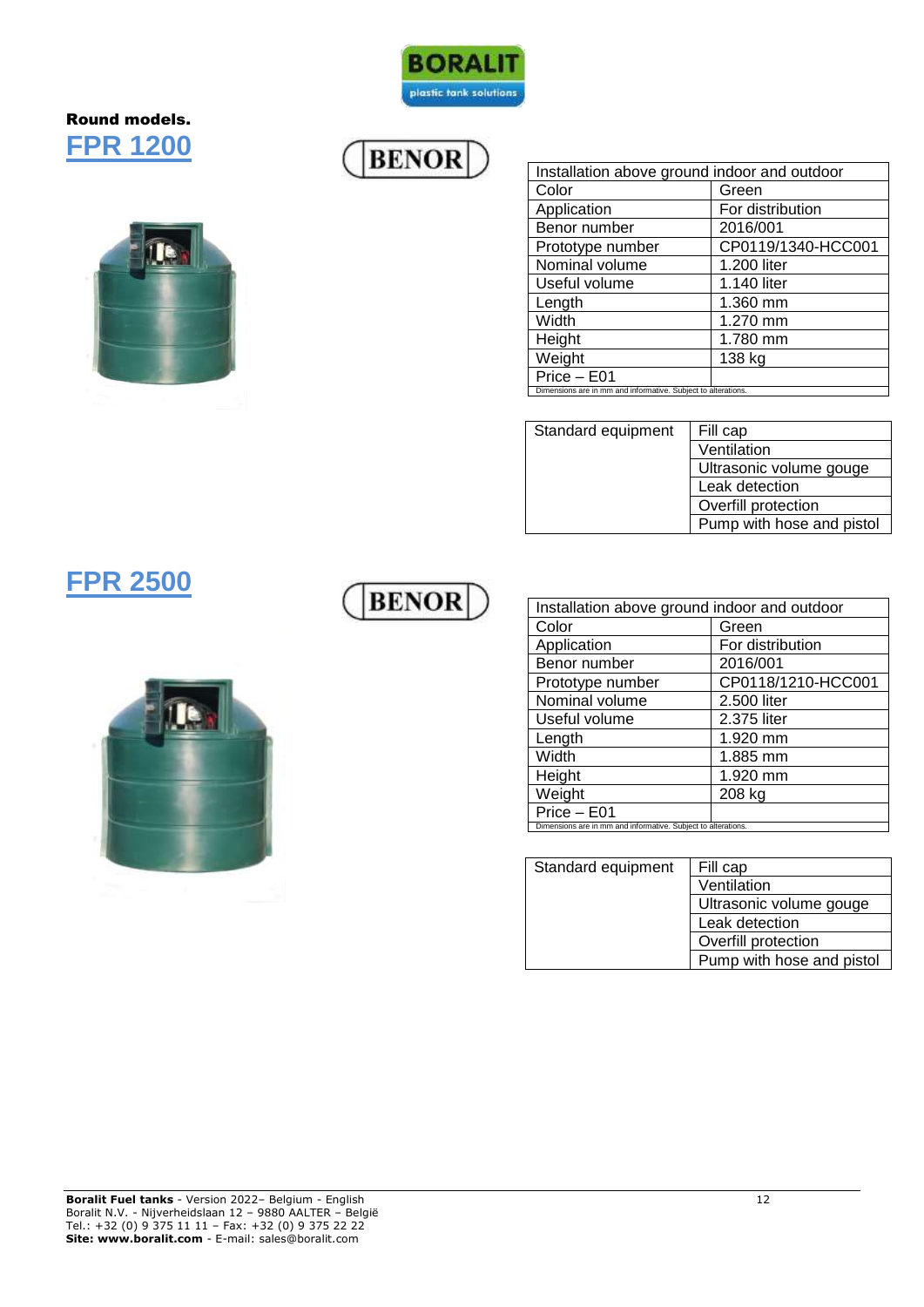

### **FPR 3300**





| Installation above ground indoor and outdoor                  |                    |
|---------------------------------------------------------------|--------------------|
| Color                                                         | Green              |
| Application                                                   | For distribution   |
| Benor number                                                  | 2016/001           |
| Prototype number                                              | CP0319/1342-HCC001 |
| Nominal volume                                                | 3.300 liter        |
| Useful volume                                                 | 3.135 liter        |
| Length                                                        | 1.940 mm           |
| Width                                                         | 1.850 mm           |
| Height                                                        | 2.010 mm           |
| Weight                                                        | 248 kg             |
| Price - E01                                                   |                    |
| Dimensions are in mm and informative. Subject to alterations. |                    |

| Standard equipment | Fill cap                  |
|--------------------|---------------------------|
|                    | Ventilation               |
|                    | Ultrasonic volume gouge   |
|                    | Leak detection            |
|                    | Overfill protection       |
|                    | Pump with hose and pistol |

| Installation above ground indoor and outdoor                  |                    |  |
|---------------------------------------------------------------|--------------------|--|
| Color                                                         | Green              |  |
| Application                                                   | For distribution   |  |
| Benor number                                                  | 2016/001           |  |
| Prototype number                                              | CP0716/1073-HCC001 |  |
| Nominal volume                                                | 4.950 liter        |  |
| Useful volume                                                 | 4.700 liter        |  |
| Length                                                        | 2.400 mm           |  |
| Width                                                         | 2.400 mm           |  |
| Height                                                        | 2.350 mm           |  |
| Weight                                                        | 380 kg             |  |
| Price - E01                                                   |                    |  |
| Dimensions are in mm and informative. Subject to alterations. |                    |  |

| Standard equipment | Fill cap                  |
|--------------------|---------------------------|
|                    | Ventilation               |
|                    | Ultrasonic volume gouge   |
|                    | Leak detection            |
|                    | Overfill protection       |
|                    | Pump with hose and pistol |

# **FPR 4950**

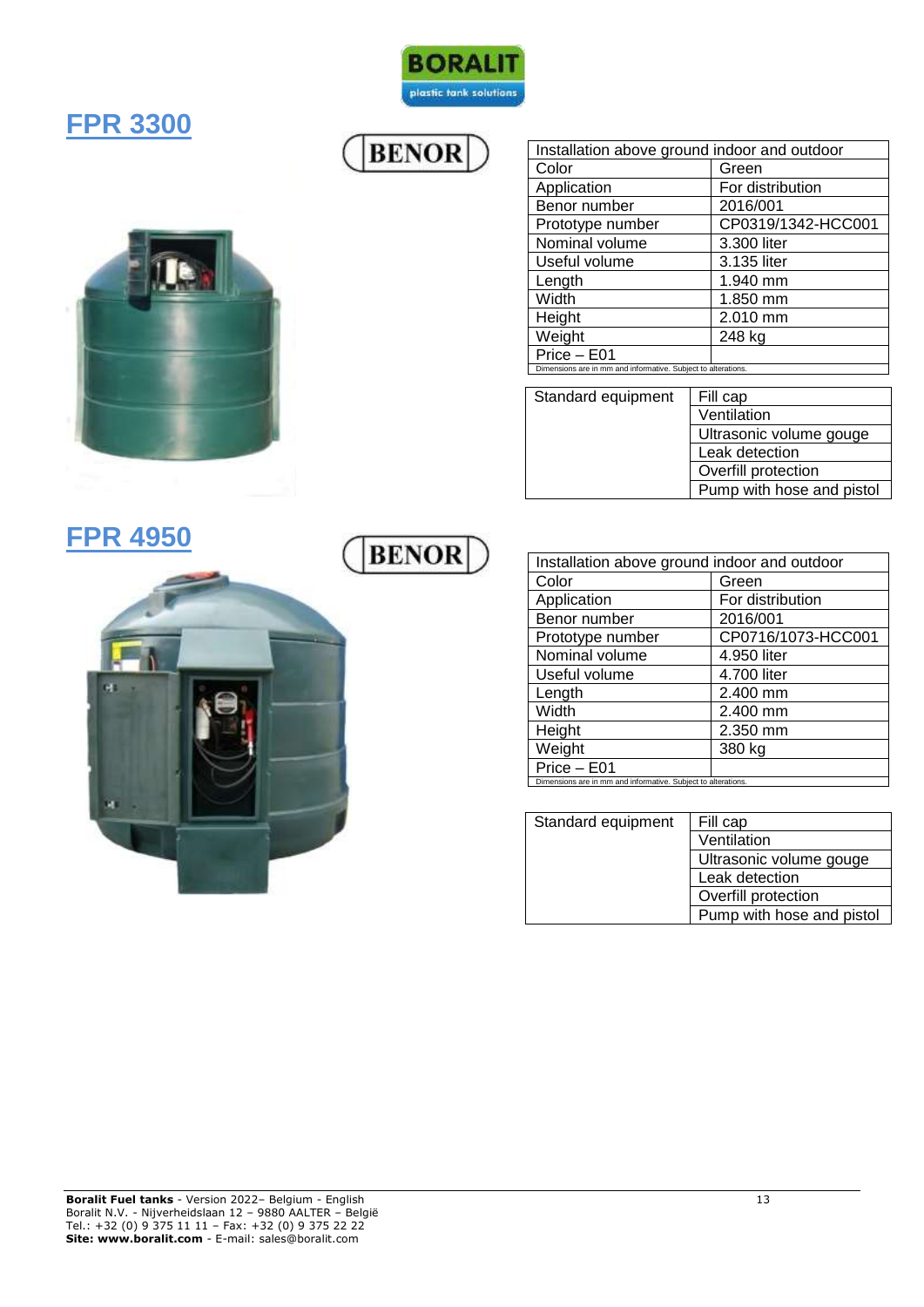

#### Rectangular models. **MZFM 1200**

# **BENOR**



| Installation above ground indoor and outdoor                  |                   |
|---------------------------------------------------------------|-------------------|
| Color                                                         | Green             |
| Application                                                   | For distribution  |
| Benor number                                                  | 2016/001          |
| Prototype number                                              | CP016/1070-HCC001 |
| Nominal volume                                                | 1.200 liter       |
| Useful volume                                                 | 1.140 liter       |
| Length                                                        | 2.200 mm          |
| Width                                                         | 800 mm            |
| Height                                                        | 1.950 mm          |
| Weight                                                        | 200 kg            |
| Price - E01                                                   |                   |
| Dimensions are in mm and informative. Subject to alterations. |                   |

| Standard equipment | Fill cap                  |
|--------------------|---------------------------|
|                    | Ventilation               |
|                    | Ultrasonic volume gouge   |
|                    | Leak detection            |
|                    | Overfill protection       |
|                    | Pump with hose and pistol |

### **MZFM 2500**



# **BENOR**

| Installation above ground indoor and outdoor                  |                    |
|---------------------------------------------------------------|--------------------|
| Color                                                         | Green              |
| Application                                                   | For distribution   |
| Benor number                                                  | 2016/001           |
| Prototype number                                              | CP0716/1071-HCC001 |
| Nominal volume                                                | 2.500 liter        |
| Useful volume                                                 | 2.375 liter        |
| Length                                                        | 2.390 mm           |
| Width                                                         | 1.530 mm           |
| Height                                                        | 1.810 mm           |
| Weight                                                        | 230 kg             |
| Price - E01                                                   |                    |
| Dimensions are in mm and informative. Subject to alterations. |                    |

| Standard equipment | Fill cap                  |
|--------------------|---------------------------|
|                    | Ventilation               |
|                    | Ultrasonic volume gouge   |
|                    | Leak detection            |
|                    | Overfill protection       |
|                    | Pump with hose and pistol |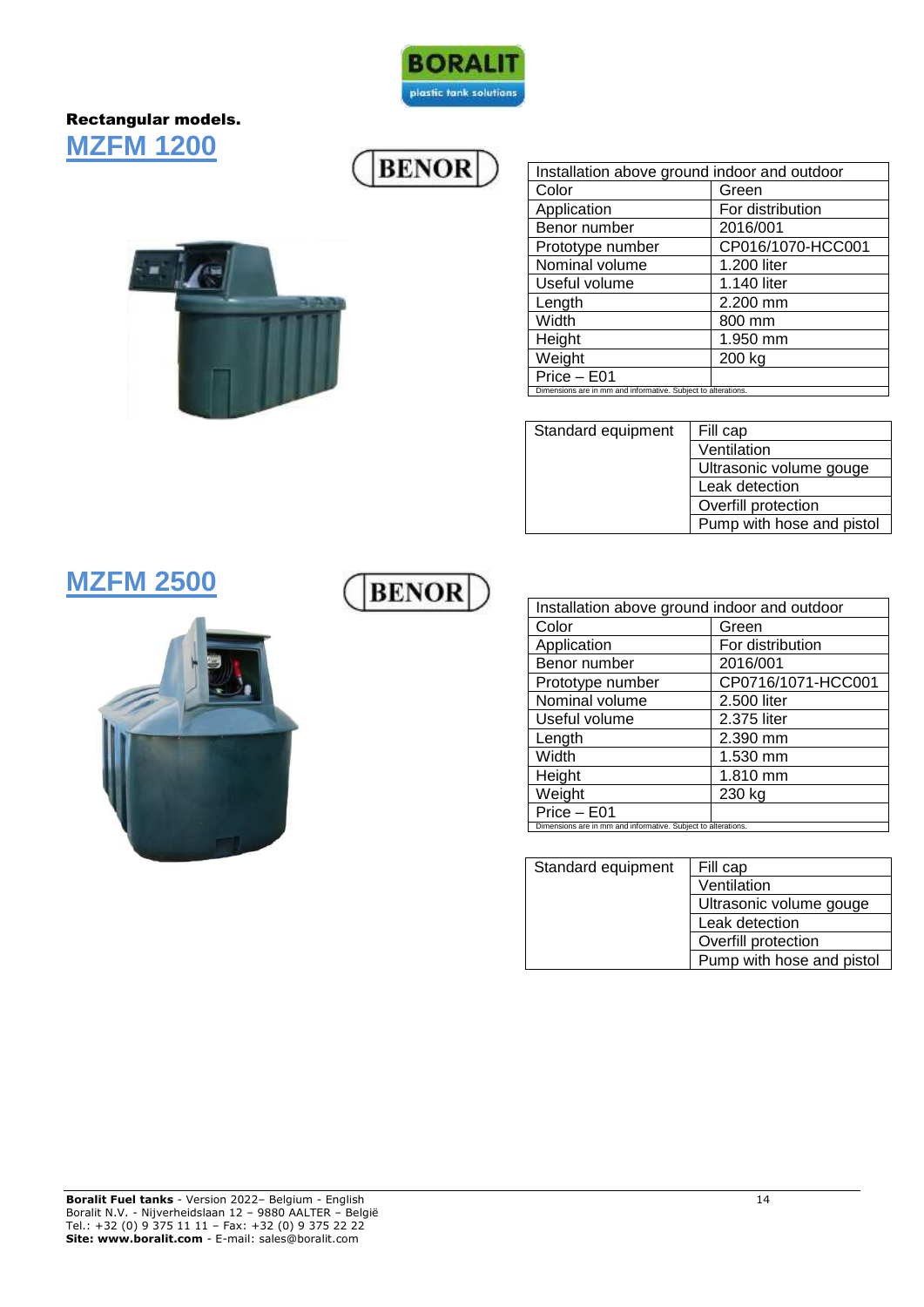

**BENOR** 

### **MZFM 3300**



| Installation above ground indoor and outdoor                  |                    |
|---------------------------------------------------------------|--------------------|
| Color                                                         | Green              |
| Application                                                   | For distribution   |
| Benor number                                                  | 2016/001           |
| Prototype number                                              | CP0716/1072-HCC001 |
| Nominal volume                                                | 3.300 liter        |
| Useful volume                                                 | 3.135 liter        |
| Length                                                        | 2.900 mm           |
| Width                                                         | 1.530 mm           |
| Height                                                        | 1.810 mm           |
| Weight                                                        | 295 kg             |
| Price - E01                                                   |                    |
| Dimensions are in mm and informative. Subject to alterations. |                    |

| Standard equipment | Fill cap                  |
|--------------------|---------------------------|
|                    | Ventilation               |
|                    | Ultrasonic volume gouge   |
|                    | Leak detection            |
|                    | Overfill protection       |
|                    | Pump with hose and pistol |

# **OPTIONS**

| Part                                      | Price - E02 |
|-------------------------------------------|-------------|
| Lock + key for MZFM                       |             |
| Lock + key for HPR en FPR                 |             |
| Pump with registration Cube 70MC 50 users |             |
| Extra badges (10) for Cube                |             |
| Hose of 10 m iso 6 m (only for FPR)       |             |
| Feet for Cube 70                          |             |
| Badge registration kit 10 users           |             |
| PC interface                              |             |
| Manager key                               |             |

### **REPLACEMENT PARTS**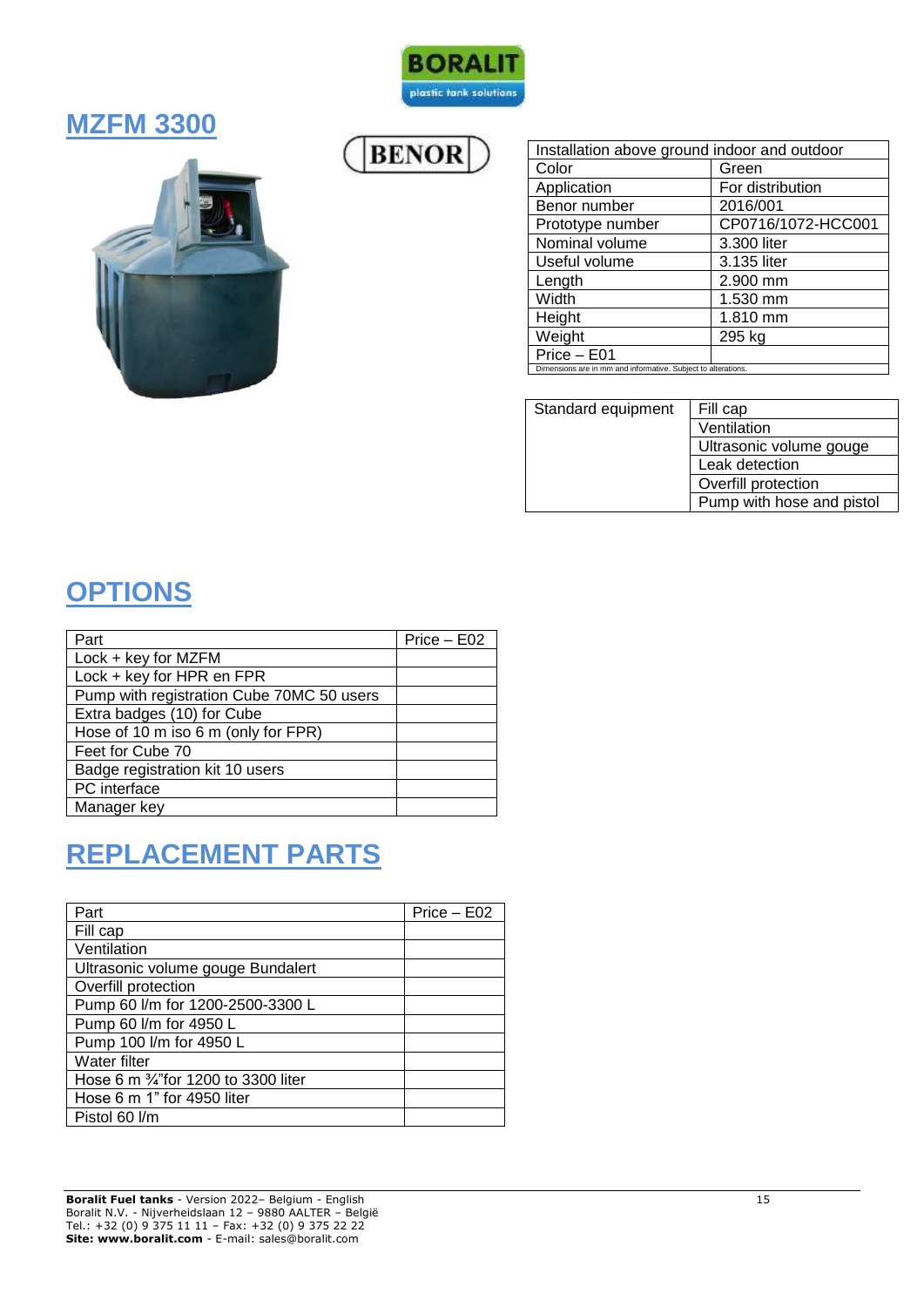

### ABOVEGROUND DOUBLE WALLED STORAGE TANK

For the storage of oil.

# **CHARACTERISTICS**

The above ground tanks are very stable en consist of a tank in a bund. The bunds' function is to contain the fuel when a leak occurs on the inner tank.

All the tanks are for storage of used oil and equipped with the necessary connections.

There is a removable funnel installed underneath the cover.

They are available in 1.200, 2.500 and 3.300 liter. They are equipped with a leak detection type full alert, a suction tube of 1" and an electronic volume gouge.

#### **Designs:**

Available in 1.200, 2.500 and 3.300 liter Tanks in bund (double wall) Completely equipped.

#### **Certification:**

BENOR according to TRA02: 2016/001

#### Rectangular models.







| Installation above ground indoor and outdoor                  |                    |
|---------------------------------------------------------------|--------------------|
| Color                                                         | Green              |
| Application                                                   | Storage of oil     |
| Benor number                                                  | 2016/001           |
| Prototype number                                              | CP1115/1040-HCC001 |
| Nominal volume                                                | 1.200 liter        |
| Useful volume                                                 | 1.140 liter        |
| Length                                                        | 2.200 mm           |
| Width                                                         | 800 mm             |
| Height                                                        | 1.660 mm           |
| Weight                                                        | 190 kg             |
| Price - E01                                                   |                    |
| Dimensions are in mm and informative. Subject to alterations. |                    |

| Standard equipment | Funnel                  |
|--------------------|-------------------------|
|                    | Ventilation             |
|                    | Ultrasonic volume gouge |
|                    | Leak detection          |
|                    | Suction tube            |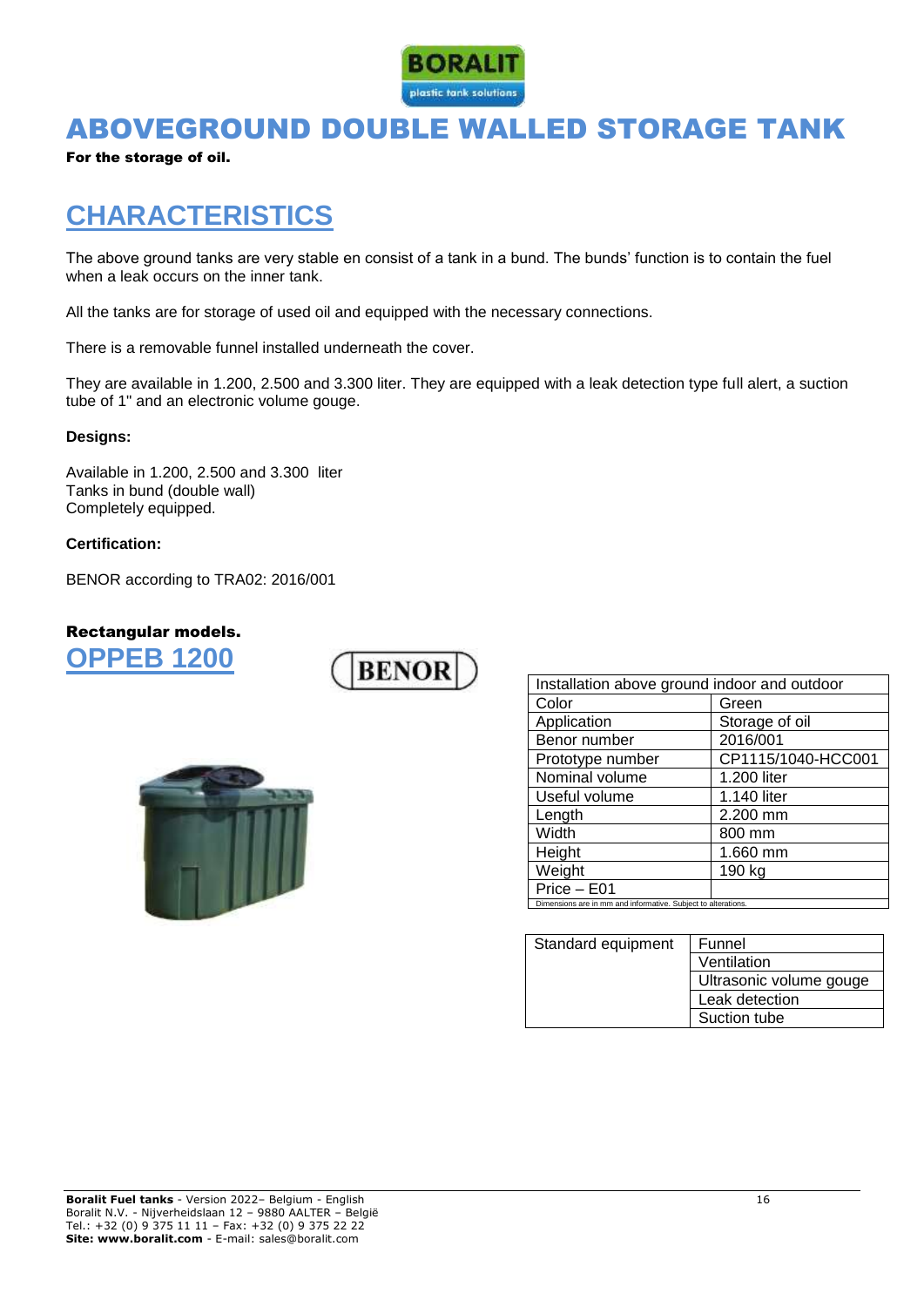

### **OPPEB 2500**



| L |  |
|---|--|
|   |  |

**BENOR** 

| Installation above ground indoor and outdoor                  |                    |
|---------------------------------------------------------------|--------------------|
| Color                                                         | Green              |
| Application                                                   | Storage of oil     |
| Benor number                                                  | 2016/001           |
| Prototype number                                              | CP1115/1040-HCC001 |
| Nominal volume                                                | 2.500 liter        |
| Useful volume                                                 | 2.375 liter        |
| Length                                                        | 2.390 mm           |
| Width                                                         | 1.530 mm           |
| Height                                                        | 1.600 mm           |
| Weight                                                        | 200 kg             |
| Price - E01                                                   |                    |
| Dimensions are in mm and informative. Subject to alterations. |                    |

| Standard equipment | Funel                   |
|--------------------|-------------------------|
|                    | Ventilation             |
|                    | Ultrasonic volume gouge |
|                    | Leak detection          |
|                    | Suction tube            |

# **OPPEB 3300**



| Installation above ground indoor and outdoor                  |                    |  |
|---------------------------------------------------------------|--------------------|--|
| Color                                                         | Green              |  |
| Application                                                   | Storage of oil     |  |
| Benor number                                                  | 2016/001           |  |
| Prototype number                                              | CP1115/1040-HCC001 |  |
| Nominal volume                                                | 3.300 liter        |  |
| Useful volume                                                 | 3.135 liter        |  |
| Length                                                        | 2.900 mm           |  |
| Width                                                         | 1.530 mm           |  |
| Height                                                        | 1.600 mm           |  |
| Weight                                                        | 265 kg             |  |
| Price - E01                                                   |                    |  |
| Dimensions are in mm and informative. Subject to alterations. |                    |  |

| Standard equipment | Funnel                  |
|--------------------|-------------------------|
|                    | Ventilation             |
|                    | Ultrasonic volume gouge |
|                    | Leak detection          |
|                    | Suction tube            |

# **REPLACEMENT PARTS**

| Part                              | Price – E02 |
|-----------------------------------|-------------|
| Funnel                            |             |
| Ventilation                       |             |
| Ultrasonic volume gouge Fullalert |             |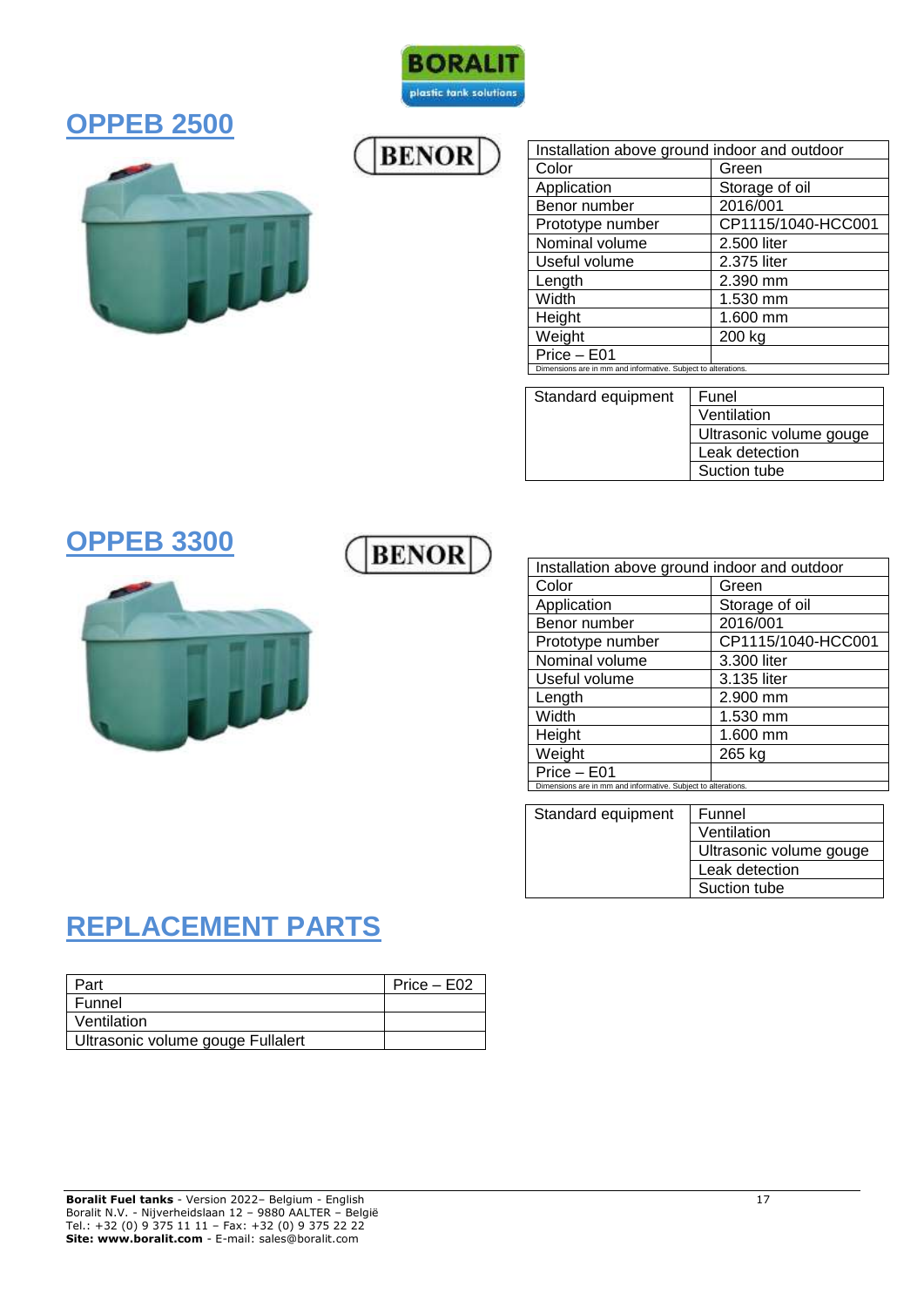

### ABOVEGROUND SINGLE WALLED MOBILE TANK

#### Mobile tank

### **CHARACTERISTICS**

The Fieldmaster is a mobile fuel tank of 420 liters. This tank is the perfect solution to stock or transport fuel. It is a practical and flexible system and makes it possible to transport and deliver fuel at any chosen location.

The Fieldmaster is often used to supply heavy vehicles (tractors, excavators, mowers,… etc). This tank can be transported by various vehicles.

The Fieldmaster is a single-walled tank (polyethylene), with pump (without counter), with a flow rate of 38 l/min in free flow and a hose of 6 m with automatic pistol and return. The tank can be closed (blue cover and lock).

#### **Designs:**

Available in 400 liter. Single wall. Completely equipped. As an option, lifting yes and protective cage are available.

### **FIELDMASTER**



| Installation above ground indoor and outdoor                  |             |
|---------------------------------------------------------------|-------------|
| Color                                                         | Green/blue  |
| Application                                                   | Mobile tank |
| Volume                                                        | 400 liter   |
| Length                                                        | 900 mm      |
| Width                                                         | 1.200 mm    |
| Height                                                        | 900 mm      |
| Weight                                                        | 53 kg       |
| Price $12 V - E02$                                            |             |
| Price 24 V - E02                                              |             |
| Price 12 AND 24 V - E02                                       |             |
| Price 230 V - E02                                             |             |
| Dimensions are in mm and informative. Subject to alterations. |             |

| Standard equipment | Fill cap                      |
|--------------------|-------------------------------|
|                    | Ventilation                   |
|                    | Analogue volume gouge         |
|                    | Pump with hose and pistol 12V |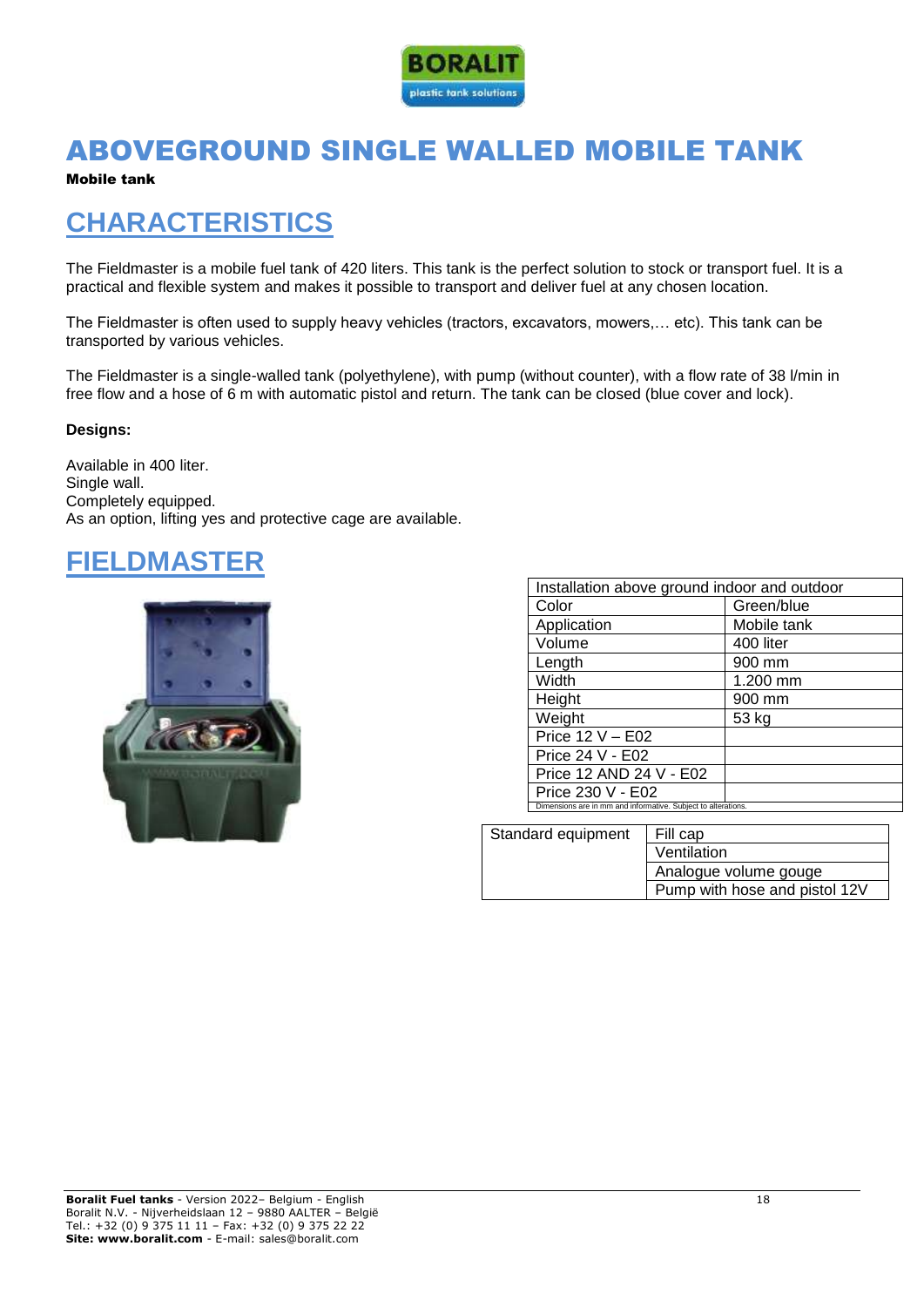

# **REPLACEMENT PARTS**

| Part                                         | Price – E02 |
|----------------------------------------------|-------------|
| Fill cap                                     |             |
| Ventilation                                  |             |
| Analogue volume gouge                        |             |
| Pump with hose and pistol $12/24$ V - 38 l/m |             |

# **OPTIONS**

| Part                                                        | Price - E02 |
|-------------------------------------------------------------|-------------|
| Lifting eyes (4)                                            |             |
| Protection cage                                             |             |
| Pump with hose and pistol $12/24$ V - 38 $/m +$ counter     |             |
| Pump with hose and pistol $12/24$ V – 65 l/m                |             |
| Pump with hose and pistol $12/24$ V – 65 $\ell$ m + counter |             |
| Pump with hose and pistol 12 AND 24 V - 45 - 35 l/m         |             |
| Pump with hose and pistol 220 V - 38 l/m                    |             |

### **INSTALLATION PROCEDURES, MAINTENANCE AND WARRANTY**

### **UNDERGROUND SINGLE WALLED FUEL TANKS**

**The client acknowledges to have received a copy of this and agrees. The installation requirements should be read FIRST BEFOR placement.**

**In the event of loss by the customer of the installation requirements the customer must always ask for a new copy of the installation requirements at Boralit nv, or download them from the Boralit Web site.**

#### **STORAGE AND TRANSPORT**

Every tank is tested in our warehouse to its liquid-density with a pressure of 0.1 bars. Before installing the tank it has to be checked for any damage from transportation or manipulation at the yard. Do not put the tanks on sharp objects such as e.g. gravel. Always treat the tanks carefully (especially in case of frost). Avoid jolts or shocks.

#### **INSTALLATION PROCEDURES IN CONSOLIDATED SAND**

A recognized contractor or in the presence of a recognized tank-technician should do the installation. **PUT THE TANK IN CONSOLIDATED SAND! See to it that the manhole is higher than the ground level. We strongly recommend that a waterproof Hermelock cover is used.**

It is advisable to install the tank as closely as possible to the burner. Prepare a pit that is at least:

- 15 à 20 cm broader than the tank
- 15 à 20 cm deeper than the tank

See to it that all ground or rainwater that might be present in the pit is pumped out before installing the tank. Cover the bottom of the pit with at least 15 cm of consolidated sand of about 150kg/m<sup>3</sup>. Put the tank at builder's level in the pit; this way the cover will be level. Backfill the pit round the facility with at least 15 cm of consolidated sand of about 150kg/m<sup>3</sup>. Put at least 15 cm of consolidated sand of about 150kg/m<sup>3</sup> on top of the facility. Always introduce small amounts of stabilised sand, slightly press the sand (also below the tank and between the ribs) to prevent distortion of the facility. Fill the tank with fuel oil as soon as possible to avoid to drive up. ATTENTION: Do not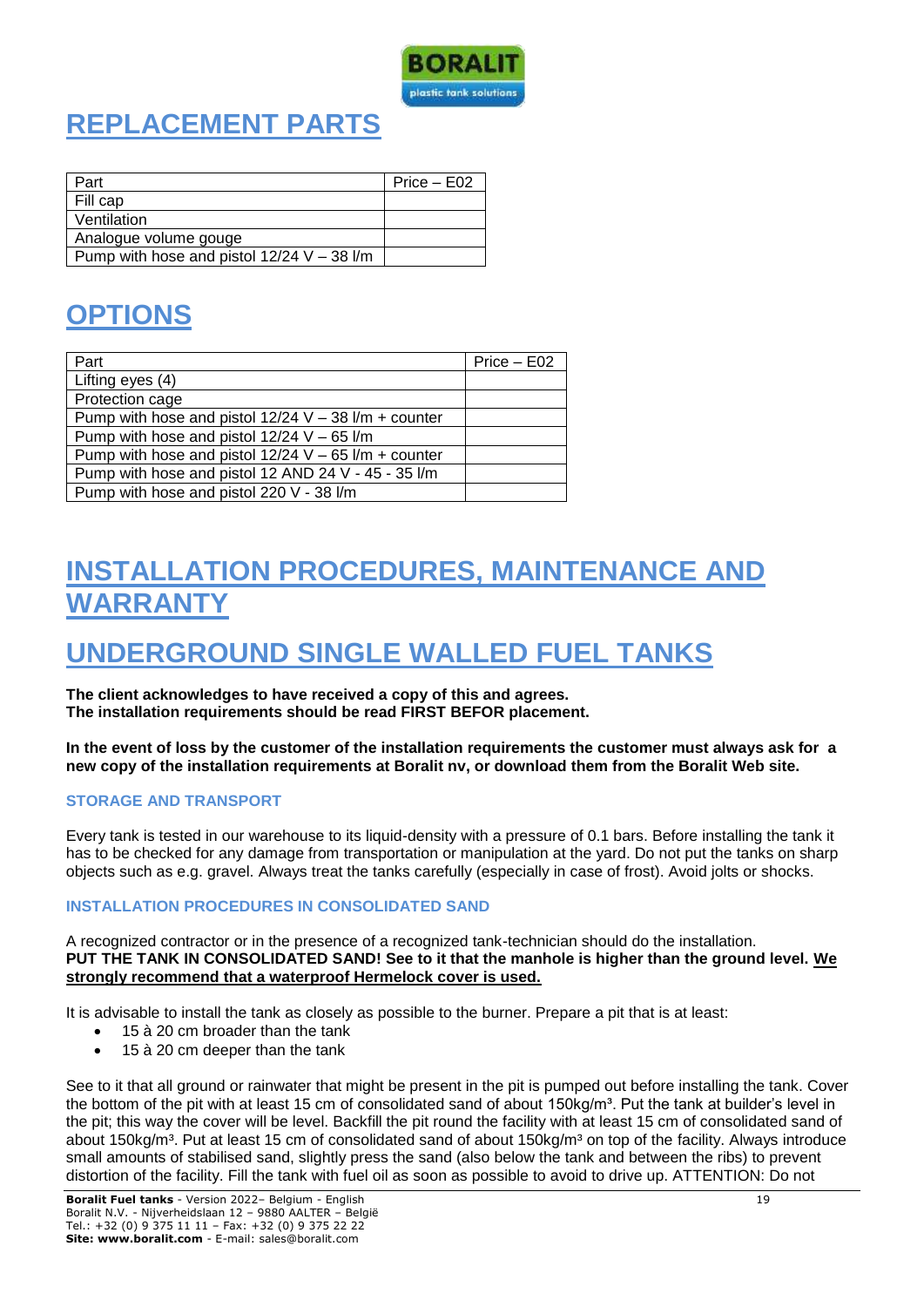

adjust the height of the top-shaft! What's more, the top-shaft is provided with a special transit part (inner diameter 50mm / outer diameter 63 mm) on which you can connect (using special glue) a 50 or 63 mm PVC tube. This ensures liquid-tight passage of the burner's tubes into the tank.

In case any vehicles might drive in the immediate surroundings of the facility, a sufficiently strong concrete slab must be installed. The concrete slab should not rest on the tank and should divert the pressure to the ground that has not been churned up.

Install the PE-risers, which can be obtained from Boralit, on the facility until ground level is reached, and put the waterproof cover on to prevent any water getting into the leakage box. The facility must remain easily accessible for inspection and cleaning.

The PE covers are only temporarily. They do not have a safety lock and can not stand the weight of persons or vehicles who might pass by. Make sure you get Boralit covers, to increase the security of persons or vehicles who cross the installation.

#### **BE CAREFUL**

The tanks shouldn't be tested at negative pressure! The test can be done by a pressure test, where the pressure should remain below 0.3 bar for a maximum of 5 minutes. The filling speed shouldn't exceed 600l/min. The facility is provided with an electronic overfill sensor. You shouldn't use a whistle. The ventilations shouldn't be smaller than 2" and not higher than 500 mm.

Make sure the burner's tubes are connected watertight to the special connection piece installed on the tank. PROTOTYPE STANDARD CP0114/0820-HCC001.

These tanks are made for storage of P3 and P4 products only! The following products are allowed: diesel, fuel with a maximum of 20% of petroleum, biodiesel with 5,75% of coal seed oil! Petroleum, gasoline, kerosene, ethanol, … CANNOT BE STORED IN THE TANKS!

#### **Provide a watertight connection for the alimentation.**

Installation watertight Hermelock cover:

- Frame must be installed on a flat, clean (free of dust and oil) and stable surface
- Always place the cover inside the frame (locked) before applying the surrounding material
- The unit needs to be surrounded by a strong stable material (concrete, asphalt, tiles…)
- If necessary, a thin layer of silicon may be applied to attach the seal to the cover. All locks should then be activated for the seal to be complete.
- Attention: the cover is only watertight if the groundwater level is lower then 30 cm.
- Example of placement of a Hermelock cover:

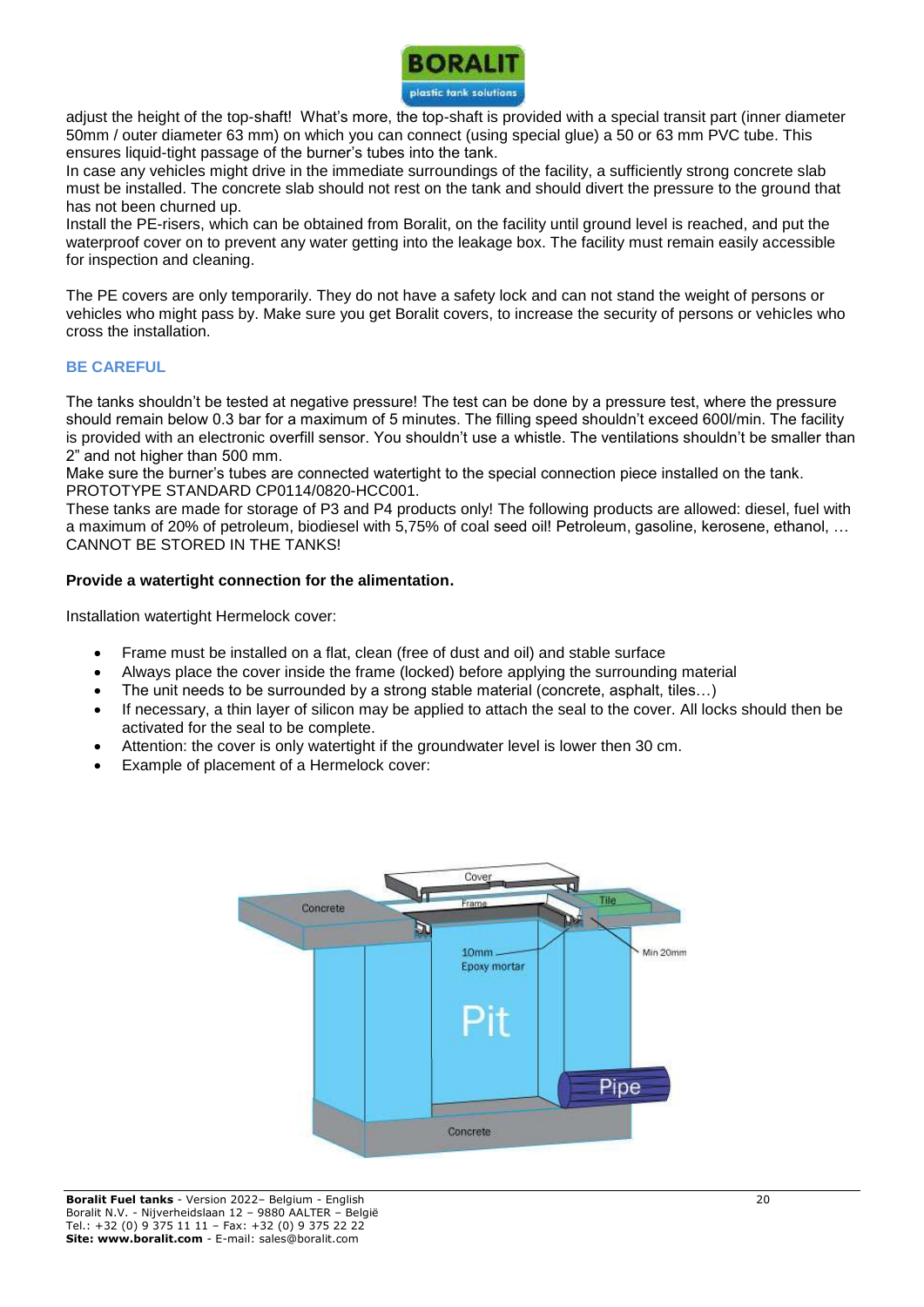

How to open the manhole cover:

In order to open the manhole cover, the cover has to be unbolted first. This can be done by unscrewing anticlockwise the Allen screws, until an impact is felt. Now the cover can be opened.

How to close the manhole cover:

proceed in the opposite way: Place the cover into the frame and keep on screwing the screws clockwise until a resistance is felt and the cover remains bolted into its frame.

### **ABOVEGROUND DOUBLE WALLED FUEL TANKS for heating indoor and outdoor**

**The client acknowledges to have received a copy of this and agrees. The installation requirements should be read FIRST BEFOR placement.**

**In the event of loss by the customer of the installation requirements the customer must always ask for a new copy of the installation requirements at Boralit nv, or download them from the Boralit Web site.**

TO OBTAIN YOUR CERTIFICATE, IT IS MANDATORY TO FILL OUT THE DOCUMENT, YOU RECEIVED ALONG WITH THE INSTALLATION, AND SEND IT BACK BY POST.

#### **STORAGE AND TRANSPORT**

Install the tank on a stable, flat and horizontal concrete plate (maximum angle of 1% allowed). Make sure this surface is at least 10 cm longer and wider than the tank itself. Never put tanks on sharp objects such as e.g. gravel. Never install the tank close to a heat source (the tanks are fire class F). Make sure there is a distance of at least 10 cm between the tank and any wall that should be in the proximity of the tank. The installation is designed for ambient temperatures of -5 °C and +25 °C, a maximum snow load of 120 kg/m² and wind load of 26 m/s. Take proper measurements if the installation is exposed to other circumstances. Always treat the tank carefully. Avoid jolts or shocks. The tanks are UV-stabilised so they can be installed outdoors: the tanks are protected to the damaging UV rays (max. 10 years in direct sun rays). If you place your tank under a shelter, the polyethylene will not suffer embrittlement, increasing the life span of your tank.

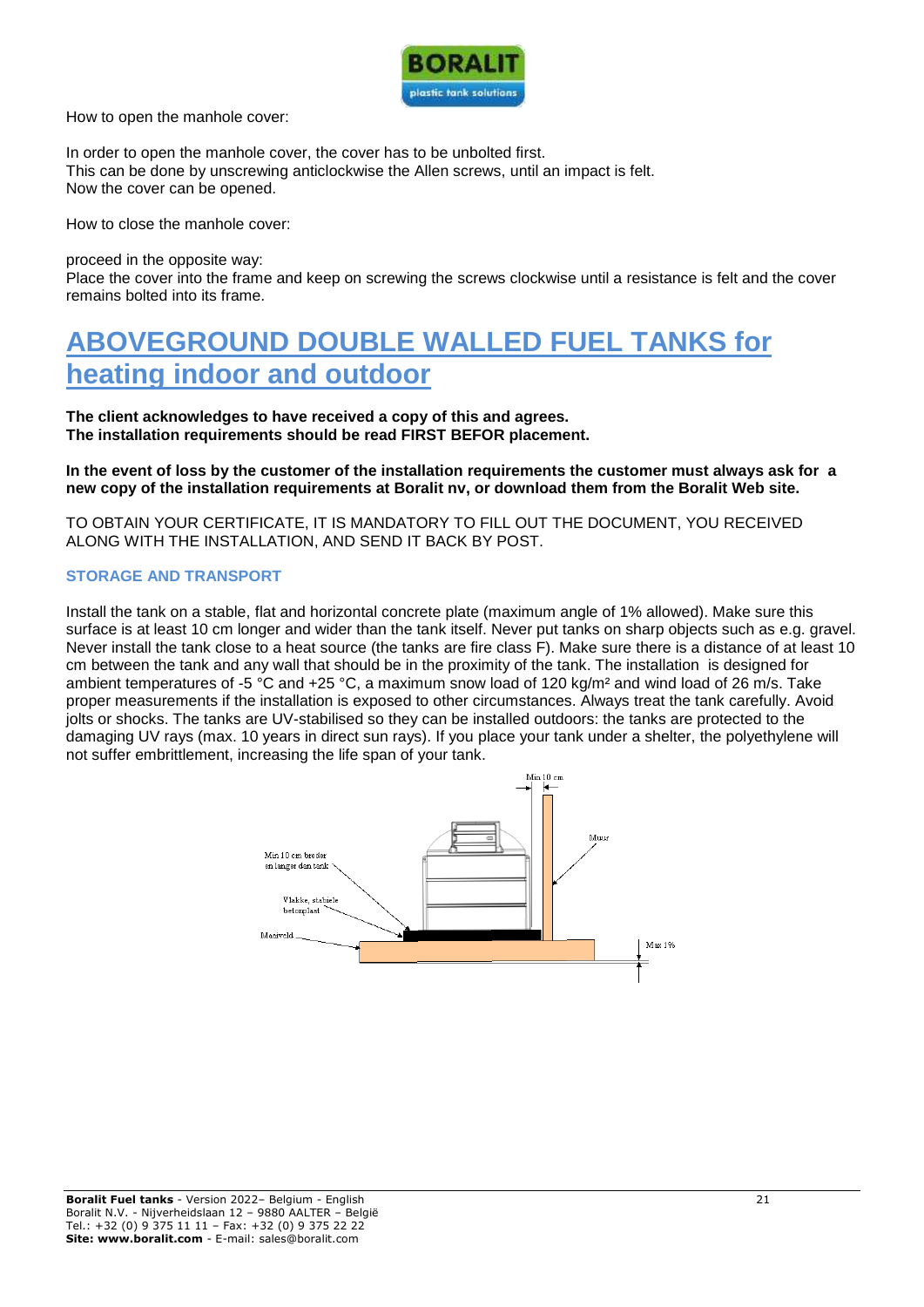

#### **BE CAREFUL**

The tanks shouldn't be tested at negative pressure! The test can be done by a pressure test, where the pressure should remain below 0.3 bar for a maximum of 5 minutes. The filling speed shouldn't be above 600l/min. The facility is provided with an electronic overfill sensor. You shouldn't use a whistle. The ventilations shouldn't be smaller than 2" and not higher than 500 mm.

These tanks are made for storage of products with a flashpoint higher than 55 °C (allowed liquids: diesel fuel, heating oil with maximum 20% petroleum, oils and lubricants with a density lower than 1.000 kg/m<sup>3</sup>! Petroleum, gasoline, kerosene, ethanol, … CANNOT BE STORED IN THE TANKS!

**The bund is tested to withstand 500 hours with liquids. It is therefore of major importance to take measures if this occur.**

### **ABOVEGROUND DOUBLE WALLED FUEL TANKS for filling vehicules**

**The client acknowledges to have received a copy of this and agrees. The installation requirements should be read FIRST BEFOR placement.**

**In the event of loss by the customer of the installation requirements the customer must always ask for a new copy of the installation requirements at Boralit nv, or download them from the Boralit Web site.**

TO OBTAIN YOUR CERTIFICATE, IT IS MANDATORY TO FILL OUT THE DOCUMENT, YOU RECEIVED ALONG WITH THE INSTALLATION, AND SEND IT BACK BY POST.

#### **STORAGE AND TRANSPORT**

Install the tank on a stable, flat and horizontal concrete plate (maximum angle of 1% allowed). Make sure this surface is at least 10 cm longer and wider than the tank itself. Never put tanks on sharp objects such as e.g. gravel. Never install the tank close to a heat source (the tanks are fire class F). Make sure there is a distance of at least 10 cm between the tank and any wall that should be in the proximity of the tank. The installation is designed for ambient temperatures of -5 °C and +25 °C, a maximum snow load of 120 kg/m² and wind load of 26 m/s. Take proper measurements if the installation is exposed to other circumstances. Always treat the tank carefully. Avoid jolts or shocks. The tanks are UV-stabilised so they can be installed outdoors: the tanks are protected to the damaging UV rays (max. 10 years in direct sun rays). If you place your tank under a shelter, the polyethylene will not suffer embrittlement, increasing the life span of your tank.

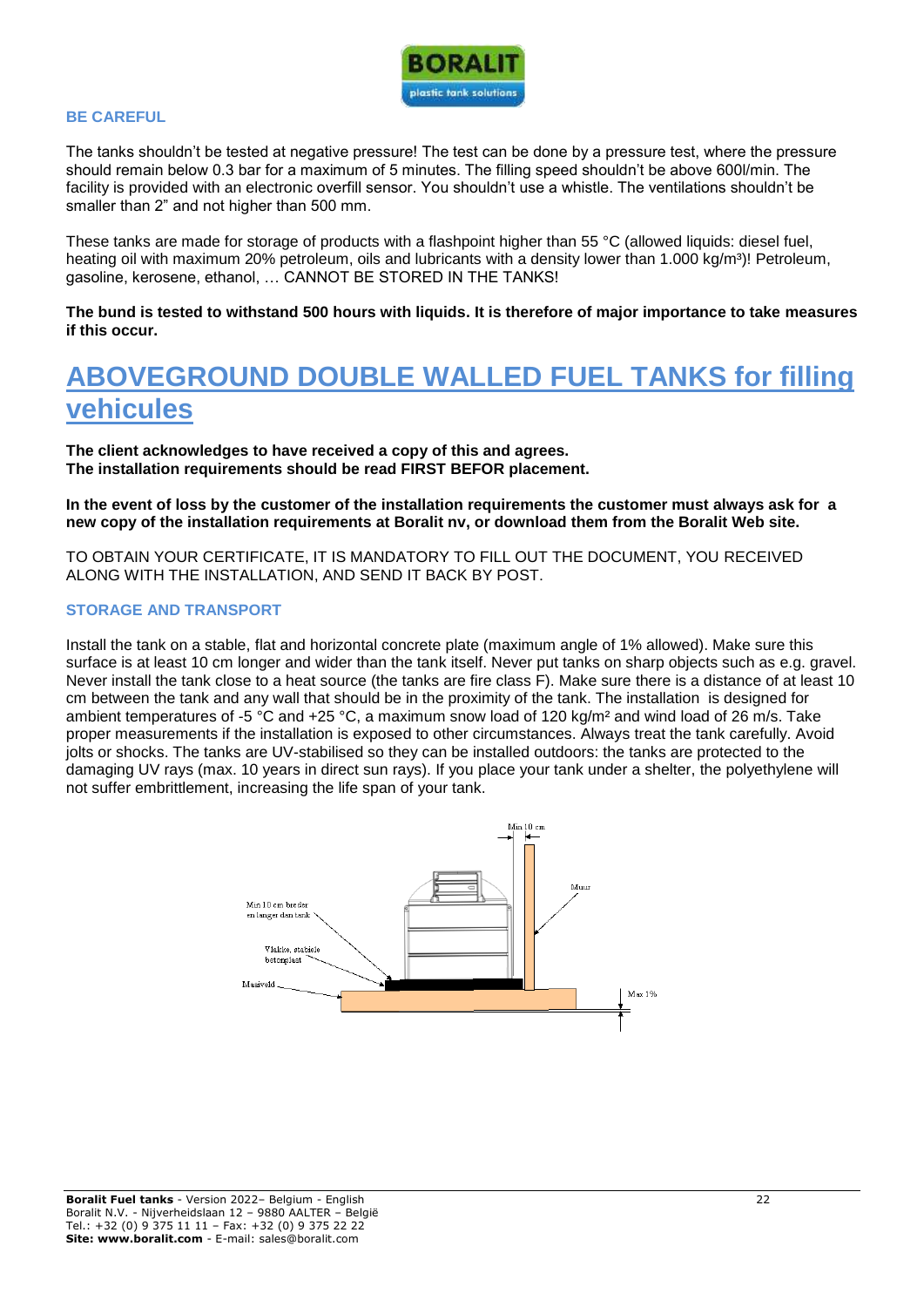

#### **BE CAREFUL**

The tanks shouldn't be tested at negative pressure! The test can be done by a pressure test, where the pressure should remain below 0.3 bar for a maximum of 5 minutes. The filling speed shouldn't be above 600l/min. The facility is provided with an electronic overfill sensor. You shouldn't use a whistle. The ventilations shouldn't be smaller than 2" and not higher than 500 mm.

The pumps of the MZFM models should not work longer than 1 minute in by-pass. This to prevent damage to the joint between the pump housing and the engine of the pump, which could cause a leakage.

The standard pumps installed on the MZFM models have a flow rate of 60 litres per minute free outlet. The flow rate can vary depending on factors such as the length of the flexible, the viscosity of the liquid to be pumped (diesel, biodiesel with a maximum of 5,75% of coal seed oil, …) Please contact our commercial department in case you want more information on our range of pumps or on special pumps for coal seed oil. Our pumps are no commercial pumps. There can be an actual deviation of 5 %. When pumping to fill the tank the actual deviation can rise till 30 %.

These tanks are made for storage with a flashpoint higher than 55 °C (allowed liquids: diesel fuel, heating oil with maximum 20% petroleum, oils and lubricants with a density lower than 1.000 kg/m<sup>3</sup>! Petroleum, gasoline, kerosene, ethanol, … CANNOT BE STORED IN THE TANKS!

**The bund is tested to withstand 500 hours with liquids. It is therefore of major importance to take measures if this occur**.

### ABOVEGROUND DOUBLE WALLED STORAGE TANK

#### For the storage of oil

**The client acknowledges to have received a copy of this and agrees. The installation requirements should be read FIRST BEFOR placement.**

**In the event of loss by the customer of the installation requirements the customer must always ask for a new copy of the installation requirements at Boralit nv, or download them from the Boralit Web site.**

#### **STORAGE AND TRANSPORT**

Install the tank on a stable, flat and horizontal concrete plate (maximum angle of 1% allowed). Make sure this surface is at least 10 cm longer and wider than the tank itself. Never put tanks on sharp objects such as e.g. gravel. Never install the tank close to a heat source (the tanks are fire class F). Make sure there is a distance of at least 10 cm between the tank and any wall that should be in the proximity of the tank. Always treat the tank carefully. The installation is designed for ambient temperatures of -5 °C and +25 °C, a maximum snow load of 120 kg/m² and wind load of 26 m/s. Take proper measurements if the installation is exposed to other circumstances. Avoid jolts or shocks. The tanks are UV-stabilised so they can be installed outdoors: the tanks are protected to the damaging UV rays (max. 10 years in direct sun rays). If you place your tank under a shelter… the polyethylene will not suffer embrittlement, increasing the life span of your tank. PROTOTYPESTANDARD CP09/0120-HCC001, CP06/0670- HCC001 and CP06/0671-HCC001.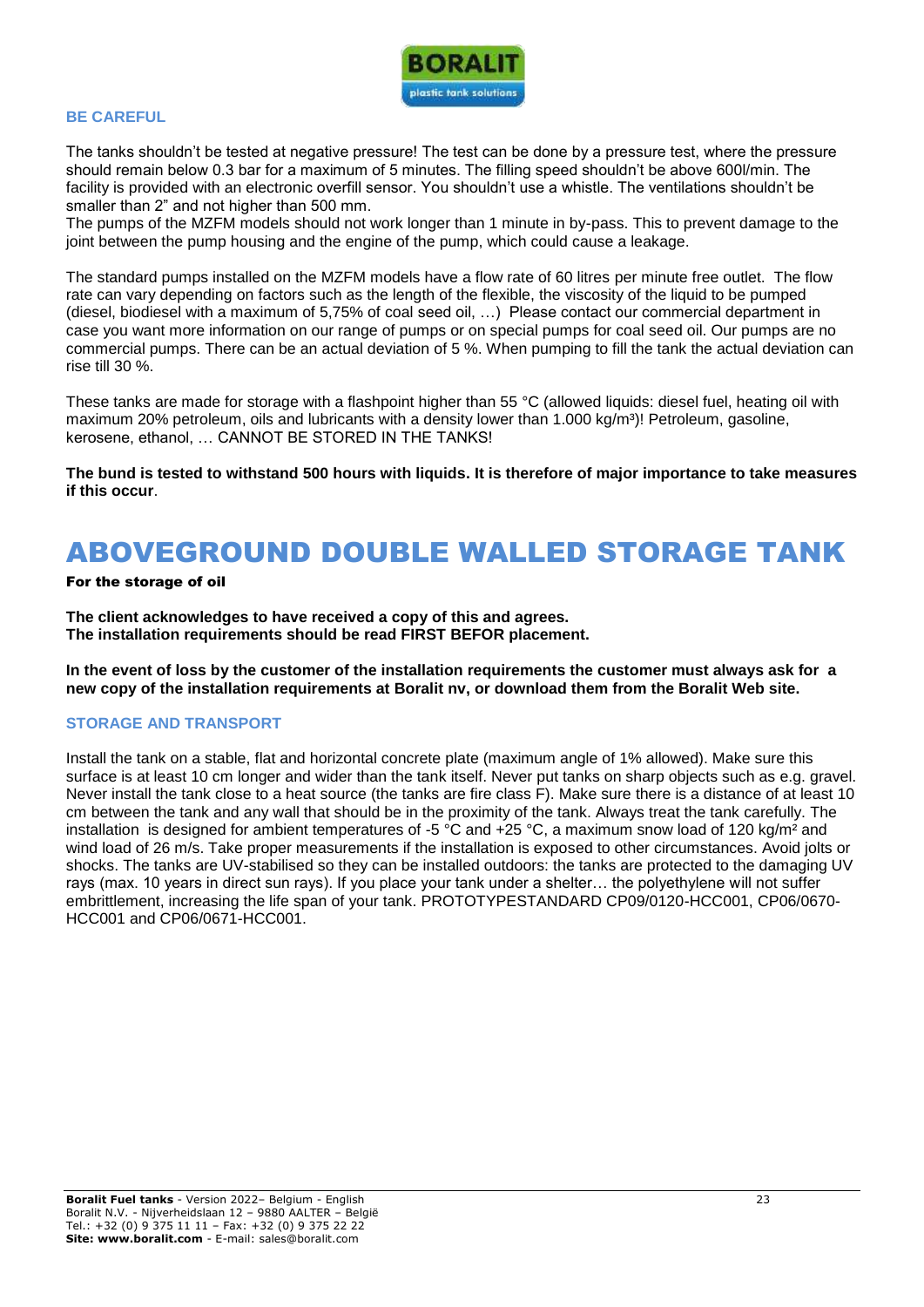



#### **BE CAREFUL**

The tanks shouldn't be tested at negative pressure! The test can be done by a pressure test, where the pressure should remain below 0.3 bar for a maximum of 5 minutes. The filling speed shouldn't be above 600l/min. The facility is provided with an electronic overfill sensor. You shouldn't use a whistle. The ventilations shouldn't be smaller than 2". These tanks are for storage with a flashpoint higher than 55 °C (allowed liguids: diesel fuel, heating oil with maximum 20% petroleum, oils and lubricants with a density lower than 1.000 kg/m<sup>3</sup>)! Petroleum, gasoline, kerosene, ethanol, … CAN'T BE STORED IN THE TANKS!

**The bund is tested to withstand 500 hours with liquids. It is therefore of major importance to take measures if this occur**.

### ABOVEGROUND SINGLE WALLED MOBILE TANK

**The client acknowledges to have received a copy of this and agrees. The installation requirements should be read FIRST BEFOR placement.**

**In the event of loss by the customer of the installation requirements the customer must always ask for a new copy of the installation requirements at Boralit nv, or download them from the Boralit Web site.**

#### **STORAGE AND TRANSPORT**

Advice: Do not place the Fieldmaster on top of sharp objects like ex: little rocks (gravel). Try to avoid heating sources. The Fieldmaster = Fire class F. It is important to avoid little shocks as well. The tanks are UV stabilised, which makes it possible to place them outside.

### **WARRANTY**

These devices have a warranty up to 10 years for every demonstrable mistake during fabrication, if all guidelines of placement have been applied correctly. If you are able to put your tank in the shadow (underneath a little roof or plants,…) the polyethylene will remain flexible and strong for a long period of time. All electric and mechanic parts have a warranty of 2 years.

The general sales and warranty conditions of Boralit count.